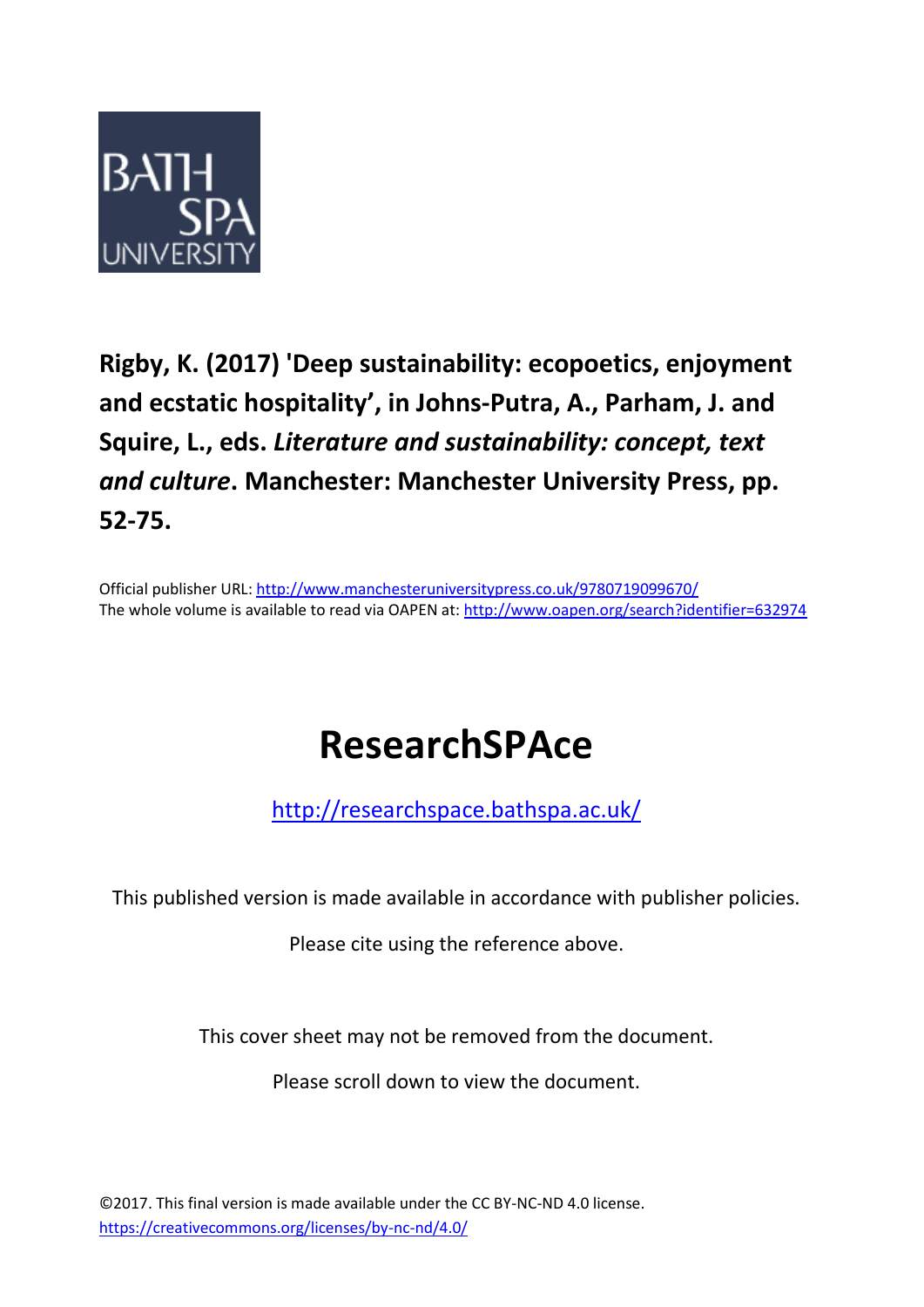### Deep sustainability: ecopoetics, enjoyment and ecstatic hospitality

 *Kate Rigby* 

#### **Mind the gap!**

 In 2007 an article appeared in the science journal *Trends in Ecology and Evolution* with the witty title, 'Mind the Sustainability Gap'. The gap in question refers especially to the ecological dimension of the sustainability agenda and concerns the chasm that continues to yawn ever wider between 'what we know needs to be done and what is actually being done' to avert catastrophic climatic and environmental change (Fischer et al. 2007: 621). While the authors acknowledge 'regional-scale improvements in some indicators of poverty, food supplies and the environment', they argue that these are 'overshadowed by ongoing deterioration of key biophysical indicators at the global scale', especially with regard to biodiversity loss and global warming (Fischer et al. 2007: 621). In view of the evident failure of existing approaches to sustainability to redress such dire threats to more-than-human life on Earth, Fischer et al. recommend a redirection of sustainability research, policy and management along two main axes. Firstly, in place of the conventional 'triple bottom line' of environmental, social and economic sustainability, they favour a 'hierarchical' model, with the 'biophysical limits of Earth setting the ultimate boundaries within which social and economic goals must be achieved' (Fischer et al. 2007: 621) Secondly, they argue that closing the sustainability gap necessitates bridging the disciplinary divide:

 Human action in the world emerges from a complex dialectic among the living world itself, the social contexts of human life and action, and the conceptualisations through which human life is made meaningful. Fundamentally enhanced collaboration among natural and social scientists and scholars of human contexts, symbols and meanings would signal the beginning of a new paradigm for addressing the sustainability gap. ( Fischer et al. 2007 : 623)

 In this chapter, I argue that the twofold renovation of the concept of sustainability proposed by Fischer et al. invites a deeper questioning of prevailing cultural assumptions, perceptions and values regarding human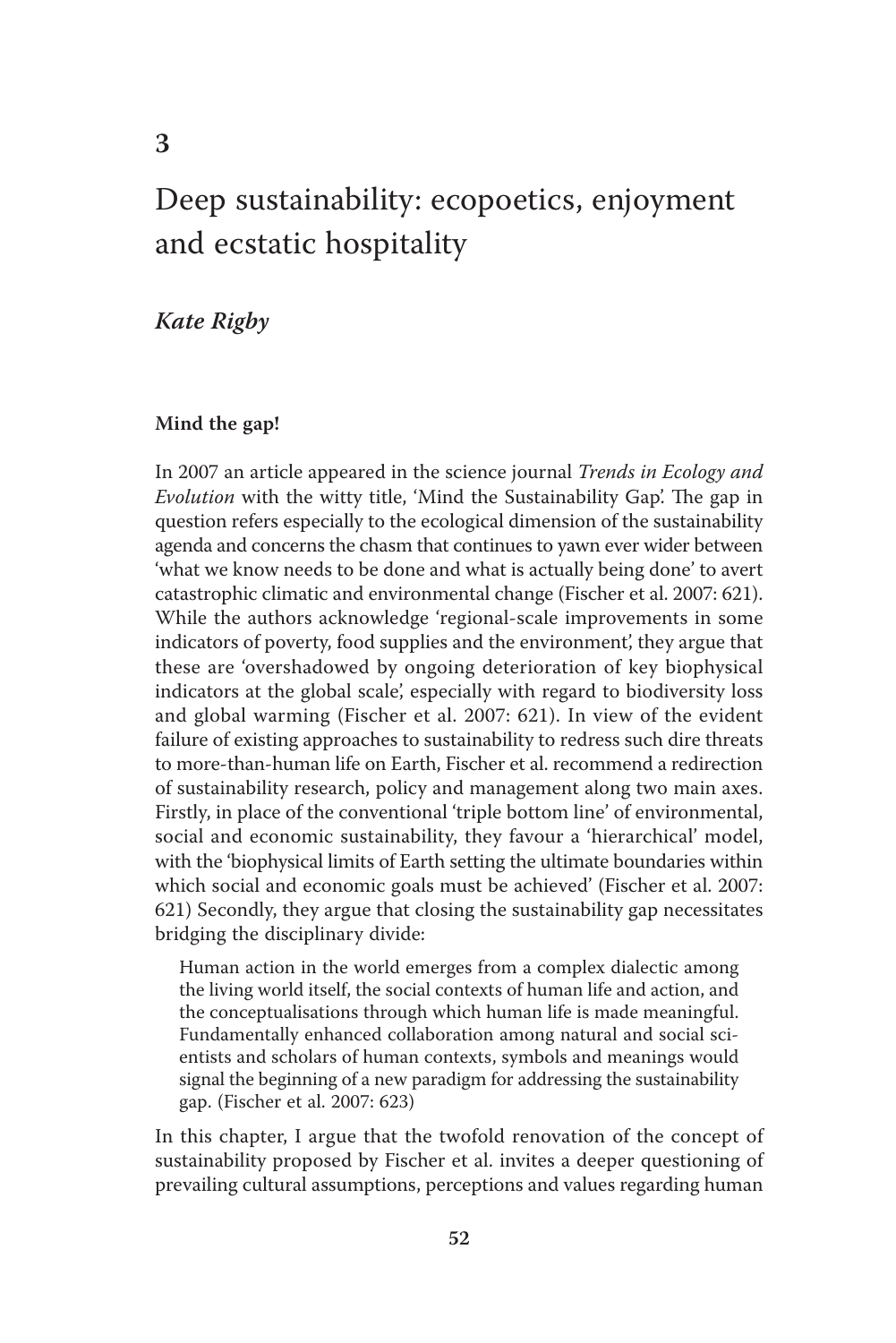identity, aspirations and interrelations with nonhuman others and our earthly environs, and I explore the potential contribution of literature to this cultural work of 'deep sustainability'.

The 'transdisciplinary' research programme advocated by Fischer et al. is modelled by the article itself, which arose from a multi-perspectival workshop on sustainability hosted by the Australian National University's Fenner School of Environment and Society. Its seventeen co-authors include physicists and ecologists, geographers and engineers, agricultural scientists and conservation biologists, along with the co-founders of Australia's National Working Group in the Ecological Humanities, which had been inaugurated at the Australian National University in 2001: historian of science and environment, Libby Robin, and anthropologist and cultural theorist, Deborah Bird Rose. Among the other workshop participants thanked in the acknowledgements was the eminent feminist ecophilosopher, Val Plumwood, and it is from her paper, 'Deep Sustainability as Cultural Work', that this chapter takes its title. Following Plumwood's death in 2008, an article partially based on that paper was published in the Ecological Humanities Corner of the *Australian Humanities Review* , under the revised title 'Nature in the Active Voice'. Here, Plumwood differentiated her depth model of sustainability from conventional constructions of both 'deep ecology', with its prioritisation of 'wilderness' preservation, and 'shallow ecology', with its privileging of exclusively human interests. Instead, she proposed a 'mixed framework' that reveals how 'human-centredness can have severe costs for humans as well as non-humans' (2009: 116). Rejecting the 'pernicious false-choice' of the deep/shallow divide, Plumwood argues that human-centredness – 'a complex syndrome which includes the hyperseparation of humans as a special species and the reduction of non-humans to their usefulness to humans, or instrumentalism' – engenders a hazardous 'failure to understand our embeddedness in and dependency on nature [and] distorts our perceptions and enframings in ways that make us insensitive to limits, dependencies and interconnections of a non-human kind' (2009: 116). Accordingly, in her earlier paper, she had argued that the 'cultural work of deep sustainability' entailed the critical investigation of conceptual frameworks and social systems that occlude the agency and interests of nonhuman others, along with the 'ecological services', upon which human social and economic sustainability remain dependent. In 'Nature in the Active Voice', she goes on to suggest how certain forms of writing can help to loosen modern cultures out of the bonds of human self-enclosure by providing a space for what she calls an 'animating sensibility and vocabulary' (Plumwood 2009: 126) that recognises other-than-human creative agencies, communicative capacities and ethical considerability. This she had previously hailed as a 'critical green writing project' that 'might make visible whole new interspecies dialogues, dramas and projects', and thereby 'dispel the sado-dispassionate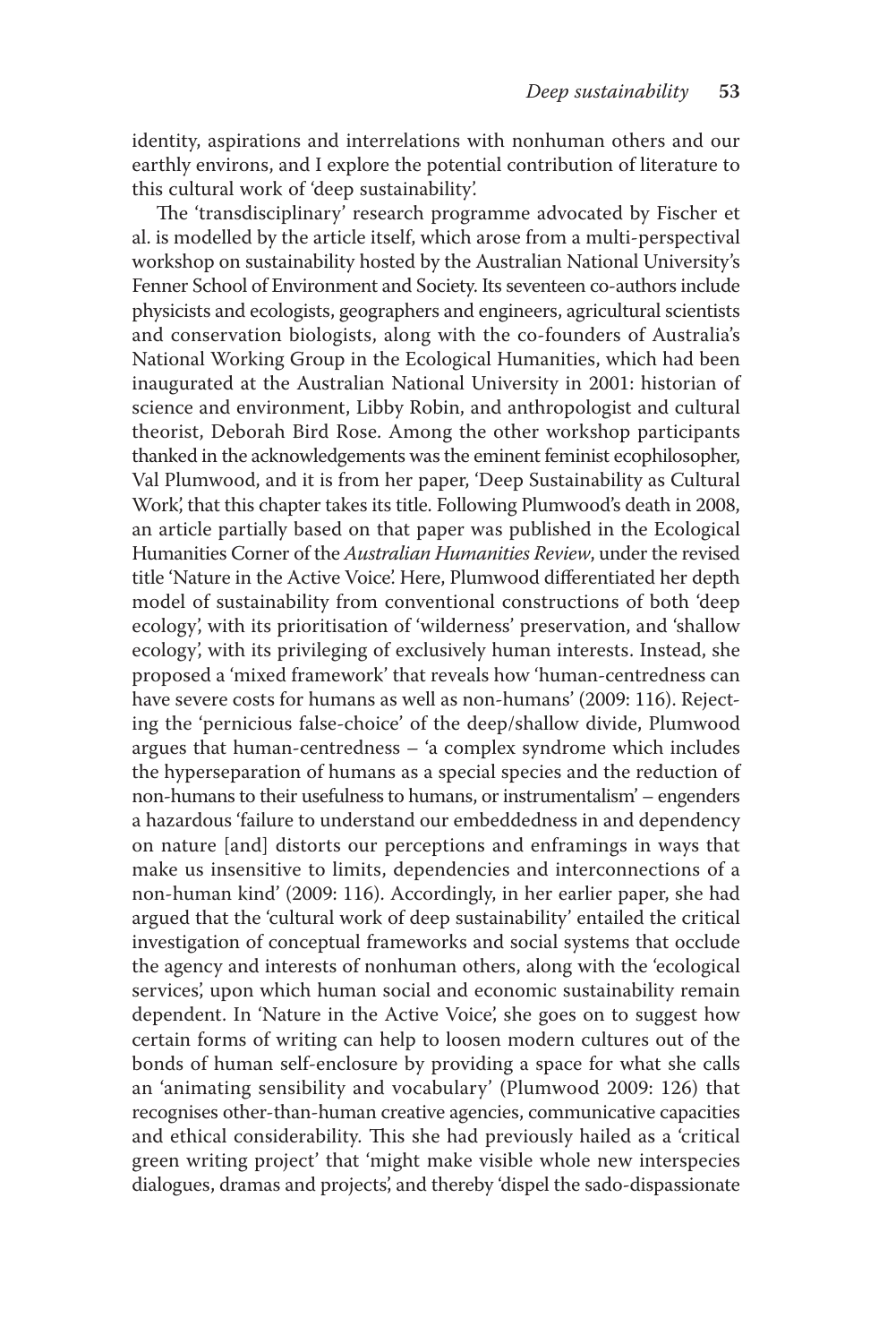"imaginary" … that has supported and nourished the post-enlightenment illusion of human monopoly of mindful, cultural, intentional elements in the world' (Plumwood 2007:  $19$ ).<sup>1</sup>

 In her workshop paper, Plumwood explicated 'sustaining' in line with earlier ecological feminist articulations of an ethics of flourishing (e.g. Cuomo 1998), namely as referring to activities that 'nourish' or 'support', thereby 'contributing to the other's resilience and flourishing' (Plumwood 2006: 1). Following this definition, an apt emblem for sustainability might be found in the figure of the nest: an avian work of ecopoetics, understood literally as the making of an *oikos* , a place and a practice for bringing new life into being, which, in its interwoven threads of diverse materials, reiterates the connective processes that compose flourishing ecosystems. In the latter part of this chapter, I will return to the nest, specifically as it figures in the work of the Romantic poet John Clare and is refigured in the ecopoetic experimentation of the contemporary writer (and erstwhile conservation biologist) David Morley.

The interpretive frame that I bring to this discussion is informed by several further lines of theorisation which enrich Plumwood's proposal for a 'radical green writing project': ecophilosopher Freya Mathews's transpecies ethic of 'bioproportionality' (2014), which I relate to Derrida and Dufourmantelle's notion of 'radical hospitality' (2000), and Mathews's 'ontopoetic' model of the transvaluation of desire (2010), which I connect with recent work on 'alternative hedonism' by Kate Soper and others (Soper et al. 2009). While the trajectories of radical hospitality and alternative hedonism are seemingly divergent, with the former presupposing an altruistic ethic of alterity as opposed to the self-pleasuring implicit in the latter, I argue that both are necessary to advancing the work of deep sustainability and can be shown to bear upon one another in the ecopoetic practices that I discuss here. Firstly, though, it is necessary to consider more closely the limitations of conventional understandings of sustainability, in order to explain why, and how, these shortcomings need to be redressed.

#### **Reframing sustainability: beyond the 'triple bottom line'**

 As previously indicated, one of the two major problems with prevailing models of sustainability research, policy and management identified by Fischer et al. arises from the construction of sustainability as consisting of three 'pillars'. This metaphor features influentially in the UN General Assembly's resolution endorsing the outcome of the 2005 summit on sustainable development, which included the commitment to promoting 'the integration of the three components of sustainable development – economic development, social development and environmental protection – as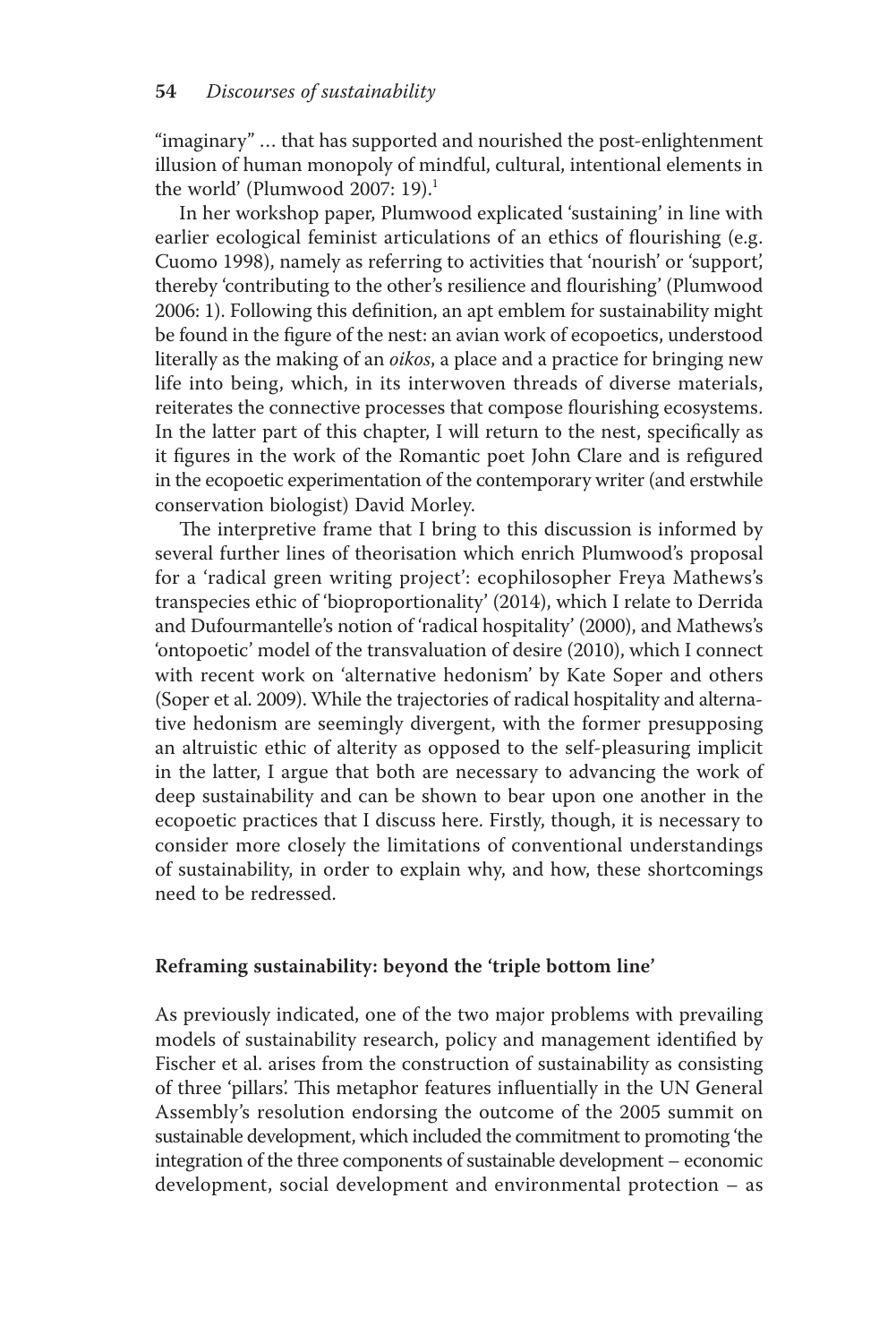interdependent and mutually reinforcing pillars'  $(2005: 11-12)$ . While 'pillars' invokes an architectural image in which the removal of any one support structure would cause the ceiling to collapse, another way of imaging sustainability along these lines is the Venn diagram, in which the three dimensions are seen to be distinct, but overlapping at a central point. This has given rise to the popular concept of the 'triple bottom line', which implies, firstly, that these are discrete concerns, and secondly, that there is a parity between them. In much corporate and governmental practice, this has enabled economic considerations to take precedence, often primarily in the interests of a privileged minority, moreover, with matters of social development and environmental protection being addressed with more or less token measures, if at all. In many cases, then, the semantically slippery rhetoric of sustainability is deployed with a view to maintaining capitalist business-as-usual in 'developed' nations, while extending it to 'developing' ones. It is for this reason, then, that Fischer et al. call for the reconceptualisation of the three components as a hierarchy of considerations, based on the recognition that '[s]ocieties cannot exist without a functioning life-support system, and economics can only flourish within a functioning social system with effective institutions and governance structures' (2007: 622). In other words, there is only one bottom line, and it is set by those biophysical processes that have engendered, and remain crucial to, the diverse more-than-human life of this planet.

This recommendation echoes some earlier formulations of sustainability (e.g. Eichler 1999) that have since been sidelined, but are now being rearticulated in relation to the UN's proposed new Sustainable Development Goals. In a 2013 Comment in *Science* , for example, the eminent climate scientist, Dave Griggs, in company with a group of other researchers (including Will Steffen, one of the co-authors of Fischer et al.  $2007$ ), proposed a revised model of sustainability based on what they termed a 'nested concept' (Griggs et al. 2013: 306). This entails an amendment to the widely accepted definition of the UN's 1987 World Commission on Environment and Development (chaired by Gro Harlem Brundtland), which is verbally modest, but conceptually momentous. Instead of framing sustainable development as 'development that meets the needs of the present without compromising the ability of future generations to meet their own needs', the proposed new definition refers to 'development that meets the needs of the present while safe-guarding Earth's life-support system, on which the welfare of current and future generations depends' (World Commission 1987: 305).

The spur for this crucial redefinition is the UN policy initiative to frame a new set of Sustainable Development Goals for the period 2016 to 2030 to replace the Millennium Development Goals following their expiry at the end of 2015. Griggs and his colleagues are contributing to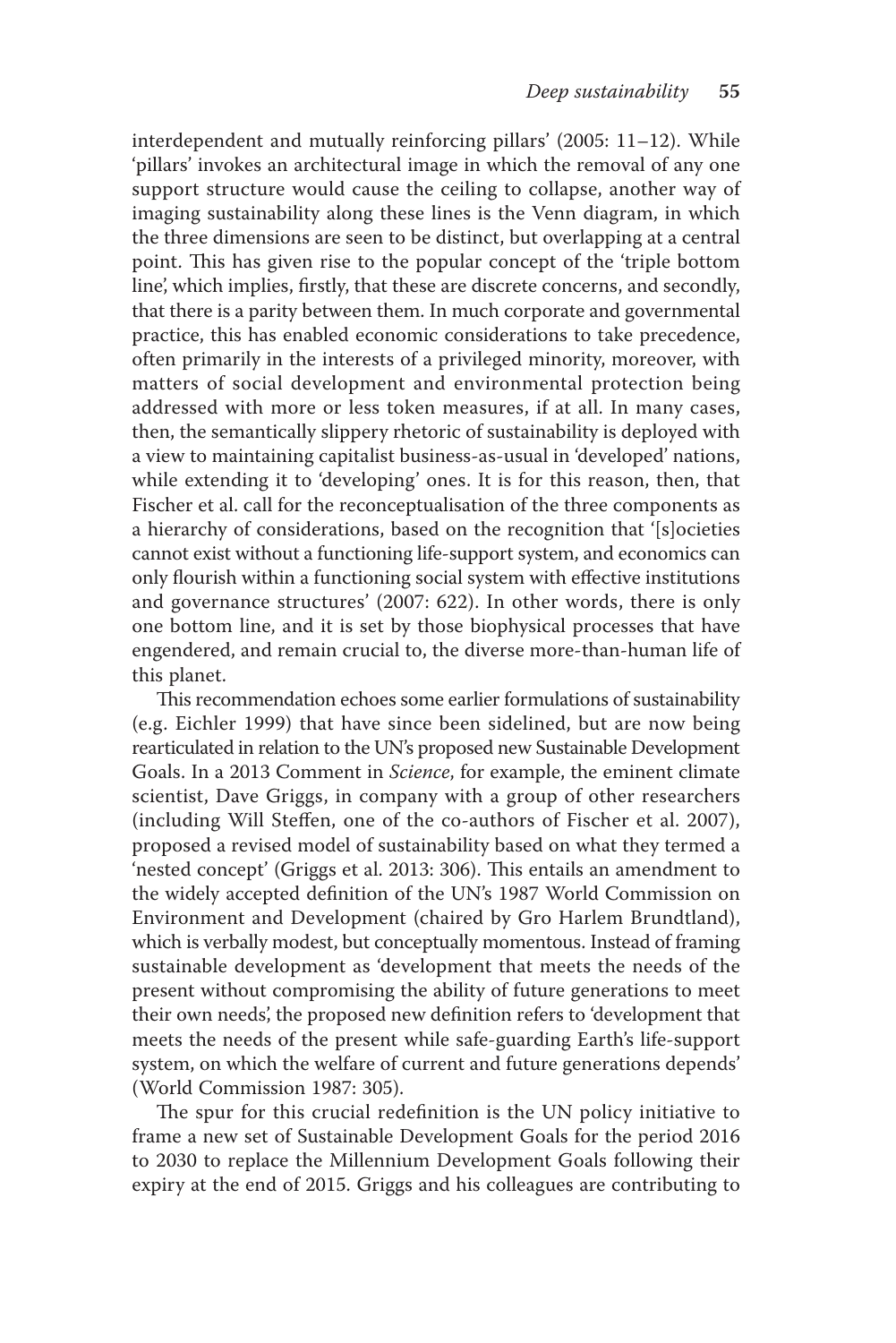this initiative through the transnational Sustainable Development Solutions Network Leadership Council (2013), which has produced an 'Action Agenda for Sustainable Development' that broadly accords with the 'nested' approach. For example, while economic development and ending extreme poverty remain key priorities, these are now to be achieved in ways that respect 'planetary boundaries' by ensuring environmentally sustainable production and consumption patterns and helping to stabilise the human population globally by mid-century. Improvements to agricultural systems, rural prosperity and urban quality of life are also to be keyed to enhanced environmental sustainability, which is now understood to include not only the protection of biodiversity and improved management of water and other natural resources, but also concerted climate change mitigation by means of arresting and reversing deforestation, along with a rapid shift to clean energy production 'for all'.

In the model presented in *Science*, Griggs and his colleagues synthesise the ten 'priority challenges' identified in the 'Action Agenda' into six over-arching goals – Thriving Lives and Livelihoods; Sustainable Food Security; Sustainable Water Security; Universal Clean Energy; Healthy and Productive Ecosystems; and Governance for Sustainable Societies – each of which cuts across the nested economic, social and environmental domains. This reframing of sustainability poses profound challenges for 'developed' as well as 'developing' nations, in addition to promising to redress the marginalisation of ecological considerations that has continued largely unabated, despite – perhaps even under the cover of – the proliferation of the rhetoric of sustainability. In the encompassing outer circle of Griggs's model, humans and nonhumans alike find themselves in the same 'nest', one that is at once constitutive of, and constituted by, the Earth's biosphere. The precise coordinates of this meta-nest are provided by the nine 'planetary boundaries' identified by Johan Rockstöm and colleagues at the Stockholm Resilience Centre, which define limits to climate change, biodiversity loss, changes to the nitrogen and phosphorus cycles, ozone depletion, ocean acidification, freshwater use, changes to land use (especially the conversion of wildlife habitat to agricultural or industrial purposes), chemical pollution, and atmospheric aerosol loading. Forms of economic and social development that transgress these boundaries, Griggs et al. warn, are liable to cause 'widespread, abrupt and possibly irreversible changes to basic Earth-system processes'  $(2013:306).$ 

 At this point, however, a further possible pitfall of the sustainability agenda comes into view: namely that identified by Steve Mentz as a 'fantasy about stasis' (2012: 586). While Mentz's suspicion might hold true of some popular visions of sustainability, I do not believe that this is implicit in the notion of planetary boundaries, which presupposes the dynamism of biophysical systems whilst seeking to conserve the conditions under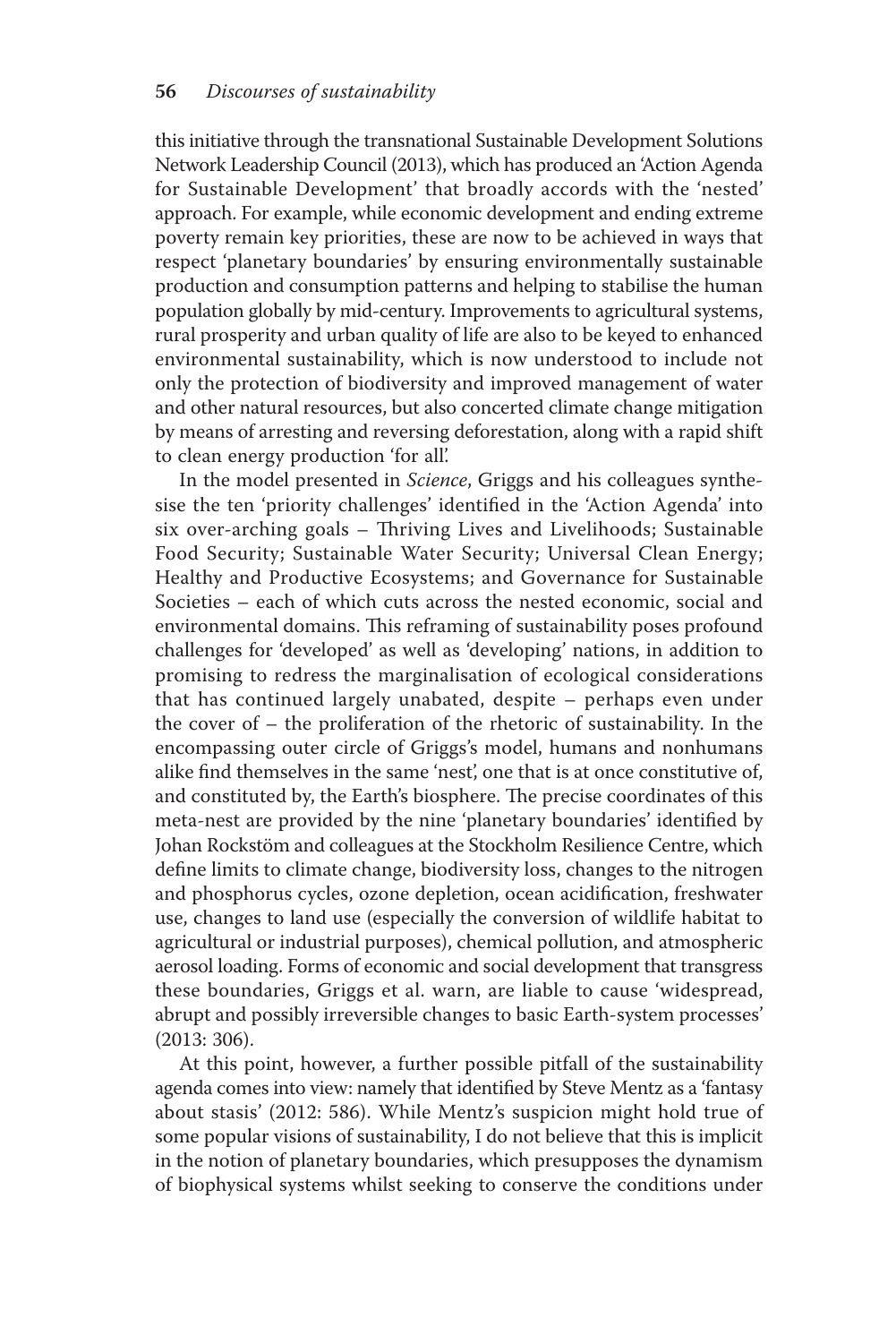which the 'discordant harmonies' (Botkin 1990) discerned by postequilibrium ecological science might continue to resound on Earth, in new variations and in new keys, into the future. What is to be sustained, on this understanding, is not a stable set of entities and relations, then, but the potential for ongoing or, in sites of pre-existing degradation and diminishment, renewed more-than-human flourishing. This in itself nonetheless implies a transformation of business-as-usual, not only for environmentally harmful industries, but also for prevailing environmental practice. For, in light of the new ecology, and in the grip of global warming, biodiversity conservation and ecological restoration can no longer consist in the endeavour to maintain species within, or return them to, their pre-existing geographical bounds: rather, both entail facilitating species' migration or hybridisation ( Becker et al. 2013 ), as free-living plants and animals seek to forge their own pathways of survival into an uncertain future. Under today's intensifying conditions of heightened 'landscape fluidity', new models of environmental sustainability are needed, such as the seemingly oxymoronic notion of 'anticipatory restoration', as proposed by Adrian Manning and his colleagues (several of whom also co-authored 'Mind the Sustainability Gap') in their guest editorial to a 2008 issue of the *Journal of Biogeography*. This involves restoring the *'properties* of past functional ecosystems without attempting to create unattainable facsimiles of the past', not only in 're-wilded' zones, moreover, but also in mixed or 'cultural' landscapes, so long as, in these places, sustainable forms of 'commodity production' can conceivably co-exist with flourishing populations of free-living biota (Manning et al. 2008: 195). A further conceptual shift is required here too: for while modelling of climate change impacts continues to improve, we also need to get better at anticipating the unforeseeable. Recognising this element of incalculability necessitates the development of improvisational forms of 'adaptive governance' ( Brunner and Lynch, 2010), as we seek to act responsibly under conditions of uncertainty. As I have argued elsewhere, this entails in turn honing our skills of creatively and compassionately 'dancing with disaster' ( Rigby 2009, 2015b) in the face of the increasing frequency and intensity of weather-borne extreme events.

There is, nonetheless, a further flaw with conventional constructions of sustainability: one that is more fundamental than the 'fantasy of stasis' targeted by Mentz, and has evidently been carried over into the nested model of sustainable development. Here, as Stacy Alaimo has observed of the original Brundtland definition, '[n]ot only are the "generations" usually taken to be human, but the lively world is reduced to material for meeting their "needs"' (2012: 562). This unreflected anthropocentrism is indicative of the second problem identified by Fischer et al.: namely, a failure to 'reflect on foundational issues' and to 'confront potentially uncomfortable ethical questions' ( 2007 : 623). It is in order to redress this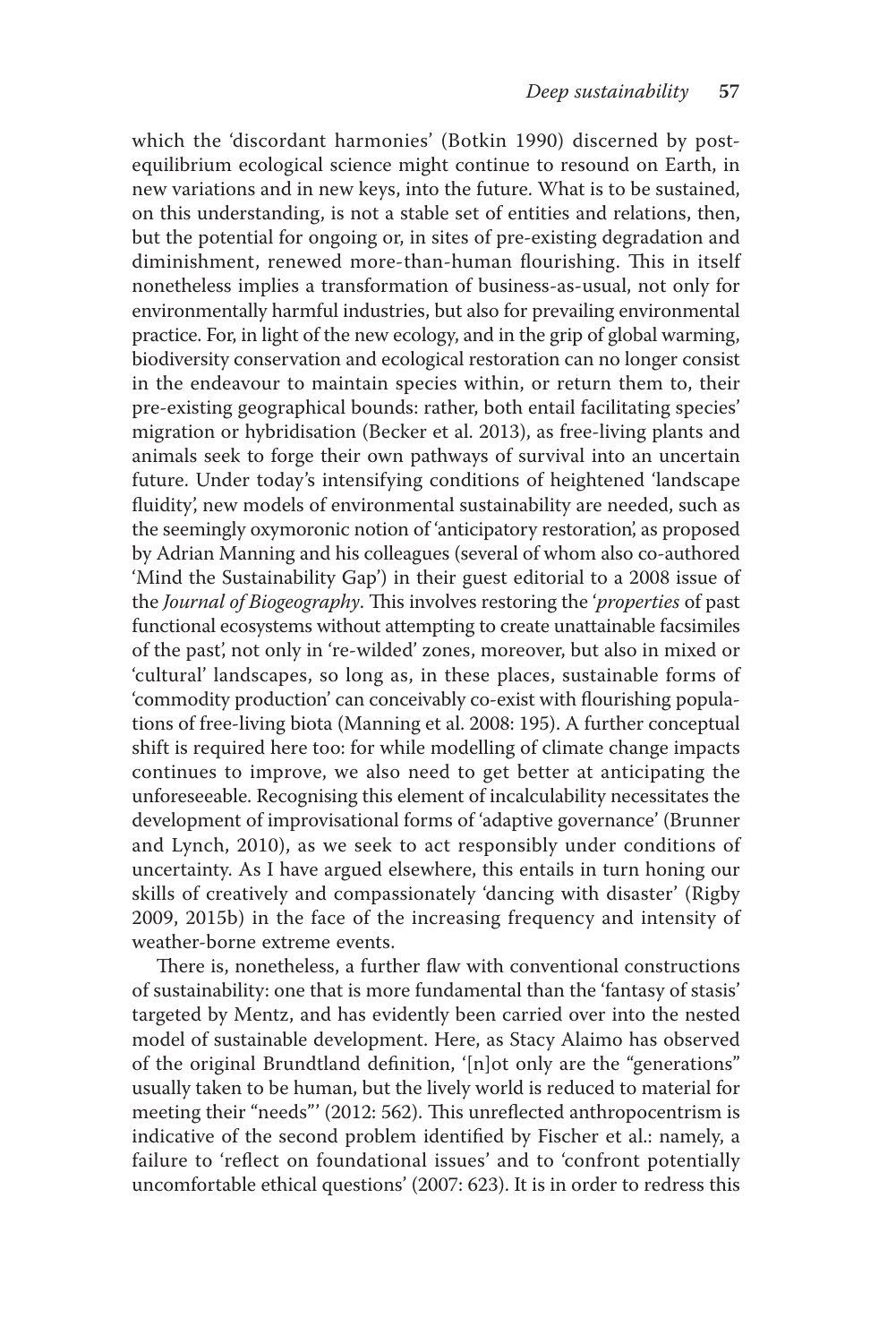shortcoming that they strongly advocate enhanced collaboration between natural and social scientists and humanities scholars, with a view to more effectively linking 'short-term policy actions with agreed longer-term sustainability targets' on the basis of 'critical analysis of foundational and longer-term issues (e.g. values, beliefs and motivations)' (Fischer et al. 2007: 623). This point is elaborated further in a co-authored Perspective piece in *Nature Climate Change* that desiderates the marginalisation of the environmental social sciences and humanities from current discussions of the 'human dimensions' of global climatic and environmental change (Castree et al. 2014). Conducted almost exclusively by natural and quantitative social scientists, existing research in this area 'offers little or no sense of humans as diverse, interpretive creatures who frequently disagree about values, means and ends; and there is no mention of power, violence, inequality and the perennial desire of some people to replace one socioenvironmental regime with another' (Castree et al. 2014: 765). Occluding cultural, philosophical and socio-political differences in perspective, the sustainability agenda universalises a historically specific view of otherthan-human 'nature' as a store-house of resources and provider of services for Earth's sovereign species. While this view might have counterparts in some non-Western civilisations, it enters the discourse of sustainability from a distinctively modern Western line of thinking. As decades of research in the environmental humanities have clearly demonstrated, this can be traced back to certain Greco-Roman and biblical notions of human exceptionalism, but became consolidated in that project of human mastery first formulated as such in the context of the scientific revolution (a project in which anthropocentrism was historically correlated also with androcentrism, as Th eodor Adorno and Max Horkheimer noted in their *Dialectic*  of *Enlightenment* of 1944 (1979: 3), and has since been examined in more depth and detail by ecofeminist scholars such as Carolyn Merchant (1980) and Val Plumwood (1993)). In order to move from 'paradigms of conquest to paradigms of connectivity', as Fischer et al. propose (2007: 623), or, in Plumwood's formulation of this shift, to disavow the Cartesian quest to extend the 'empire of man over mere things' in favour of negotiating 'life membership in an ecological community of kindred beings' (2009: 119, 121), a more thoroughgoing reconceptualisation of sustainability is required: one in which the current and future generations, whose needs are to be met, are understood to be more-than-human.

As already noted, consideration of more-than-human flourishing is given a higher priority in the nested model of sustainability to the extent that biodiversity loss constitutes one of the planetary boundaries that must not be transgressed (along with climate change, which is set to compound existing pressures on wildlife habitat and dramatically escalate the extinction rate). However, in the absence of an explicit affirmation of ethical regard for other-than-human beings in their own right, the tacit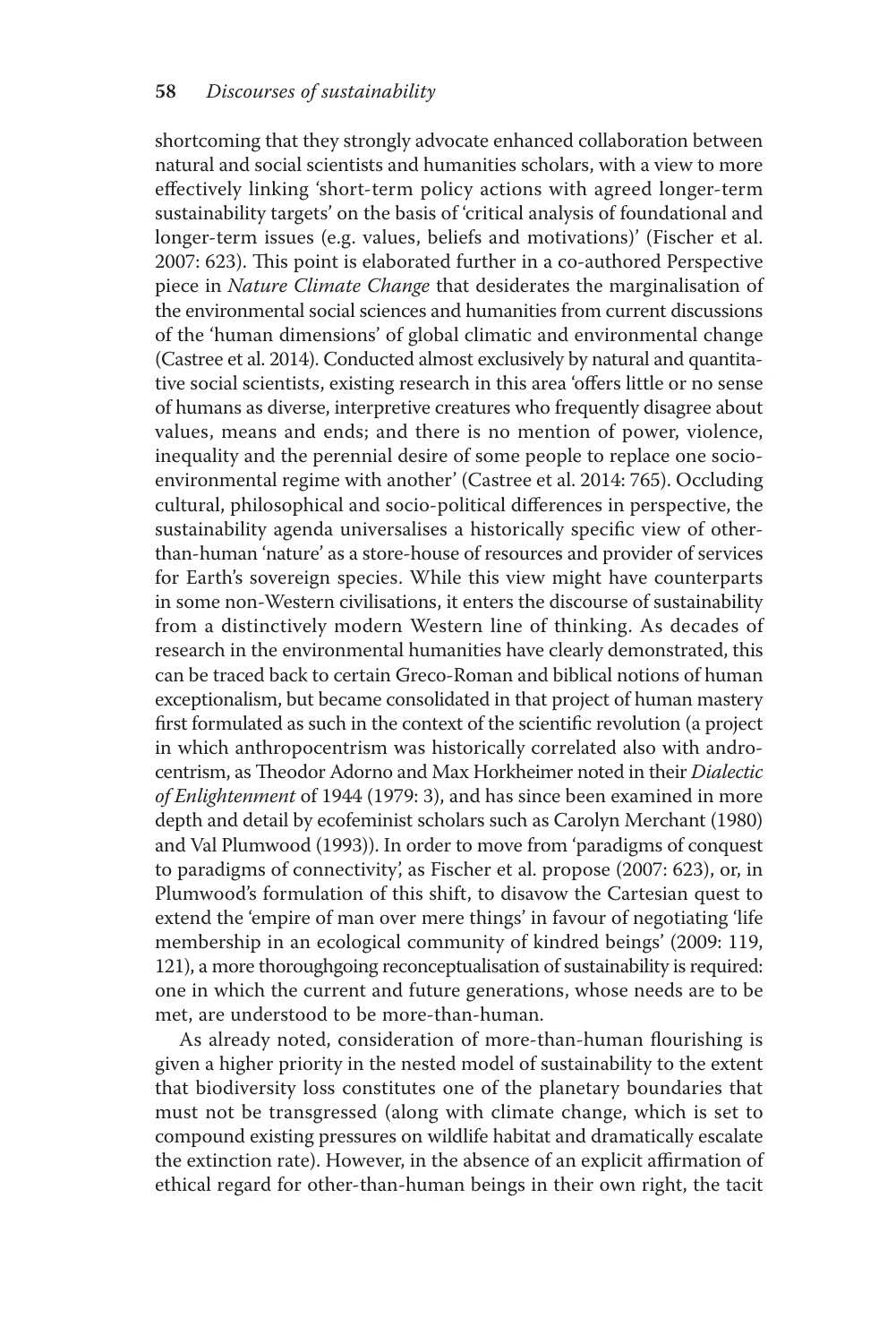assumption here is that biodiversity loss should be limited primarily in order to protect human interests in the medium to long term. Some conservation biologists might well be among those who see the protection of biodiversity (including genetic diversity within species) as an end in itself, considering that while extinction is intrinsic to evolution, it is fundamentally unethical for one species, which is possessed of the cognitive capacity and moral discernment to do otherwise, to be condemning so many others to oblivion at the current calamitous rate. But in societies that remain highly 'anthroparchal' – characterised, that is, by systematic forms of human domination, exploitation and marginalisation of nonhuman others (Cudworth 2005:  $63-70$ ) – it is rather unsurprising that the value of biodiversity should commonly be framed primarily in terms of its human benefits. Yet, as Freya Mathews (2013 and 2016) has demonstrated, the anthropocentric case for biodiversity conservation is not only ethically questionable; it is also ultimately unconvincing.

 Two of the most frequently cited grounds for biodiversity conservation are particularly flimsy. Firstly, the idea that we should save other species (generally of the charismatic kind) so that our grandchildren can have contact with them is readily countered by the argument that since people only miss what they have known, future generations are unlikely to care much about species that had disappeared before they were born, especially as they are likely to live on as simulacra (which is the only way that most children have contact with them today anyway, give or take the occasional zoo visit). Secondly, the claim that people need contact with nonhuman others and more-than-human places for their psychophysical health provides reasonable grounds for pet ownership, farm visits, country rambles, bush walks and the provision of urban parks and gardens; but it does nothing for the protection of free-living species in far-flung locations, where little human contact is feasible, or probably even desirable, on a regular basis. A far sturdier anthropocentric case for biodiversity protection can be made on the basis of its role in the provision of 'ecosystem services', and it is in these terms that it is framed in the draft Sustainable Development Goals. Yet, as Mathews observes, future technological advances in biomimicry, such as are already underway in the development of robotic pollinators to compensate for the decline in honeybee populations, hold out the possibility that our fledgling high-tech civilisation could plausibly fly the biospheric nest in which it hatched, enabling future generations of humans to get along just fine with a radically reduced suite of other species, retained either for their ornamental, companionate or instrumental value.<sup>2</sup>

 A further weakness in the anthropocentric ethic underpinning conventional framings of biodiversity conservation that Mathews identifies is that it only triggers intervention at the point of endangerment, thereby tending towards an 'ecology of last things' (see Joshua Schuster's essay in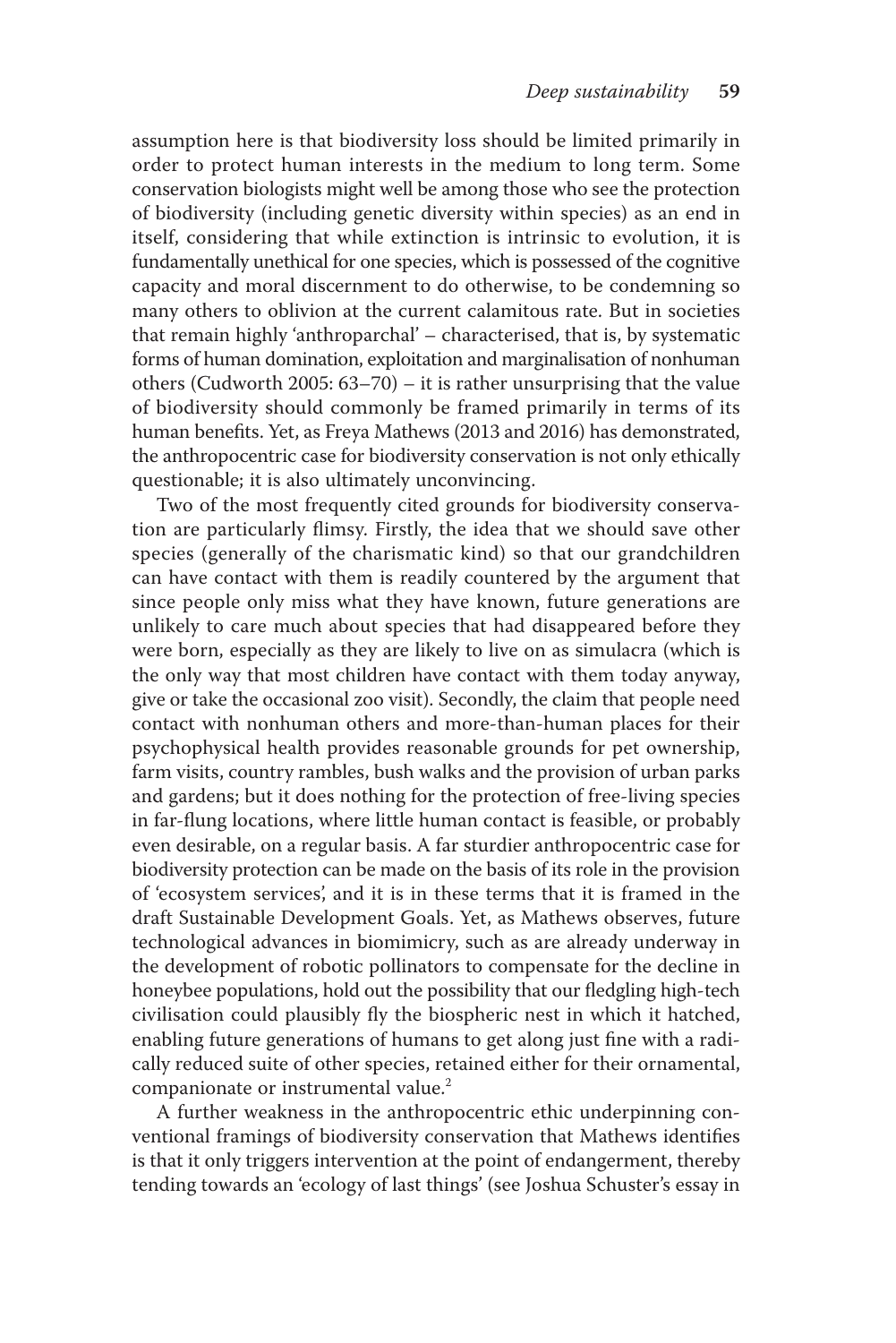this collection). This is actually an oxymoron, as flourishing ecosystems rely not only on dynamic interrelations among different species, but also on the relative abundance of each species (with far fewer top predators, for example, constituting a viable population by comparison with herbivores and invertebrates). Importantly, population size is also a key factor in maintaining genetic diversity, and hence the capacity of species to adapt to changing conditions. Mathews therefore proposes instead an ethic of 'bio-proportionality', grounded upon a generalised respect for living things in themselves, rather than simply as service providers for humans. The express goal of bio-proportionality is the optimisation of populations of all members of those multi-species collectives (frequently including humans) whose dynamic interrelations engender ecosystemic flourishing.

 In the era of the Anthropocene, on a planet increasingly given over to servicing exclusively human domiciles (however inequitably), the principle of bio-proportionality enjoins an ethic of bio-inclusive hospitality: the imperative, that is, to make space on 'our' Earth for the domiciling of 'otherkind' (an ecotheological coinage that felicitously conjoins recognition of alterity and kinship in 'humankind's' relations with other creatures).<sup>3</sup> Bio-proportional hospitality falls short of Jacques Derrida's definition of the radical categorical imperative of hospitality. This enjoins an unconditional welcome to any and every 'arrivant': 'whoever or whatever turns up', that is, 'whether or not the new arrival is the citizen of another country, a human, animal, or divine creature, a living or dead thing, male or female' (Derrida and Dufourmantelle  $2000: 75, 77$ ), prior to any identification, without any expectation of reciprocity, and beyond any possible calculation of collective wellbeing. In practice, however, hospitality towards the 'arrivant' is inevitably always qualified by one's other duties of care, as Derrida reminds us with the tale of the biblical patriarch, Lot, himself a non-native inhabitant of Sodom, who offered up his own virgin daughters in place of his angelic guests to the Sodomites who wished to 'penetrate' them. An ecopolitical analogue of this might be the actions of those legislatures that have sought to protect wildlife habitat, questionably construed as 'wilderness', at the cost of expelling indigenous peoples. By contrast, Mathews's bio-proportionality ethic envisages multi-species collectives, in which humans might well play a critical role in 'caring for country', to use an Aboriginal English expression, as is already the case across large swathes of central and northern Australia, where Native Title holders, drawing on their traditional ecological knowledge and skills in conjunction with a selective use of contemporary science and technology, are engaged in vital conservation and (increasingly, anticipatory) restoration efforts (Altman and Kerins 2012).<sup>4</sup>

Mathews also foresees a vital place for those techno-scientific advances (for instance, in nutrition, housing, water use and energy production) that could help to relieve the human pressure on the biosphere as we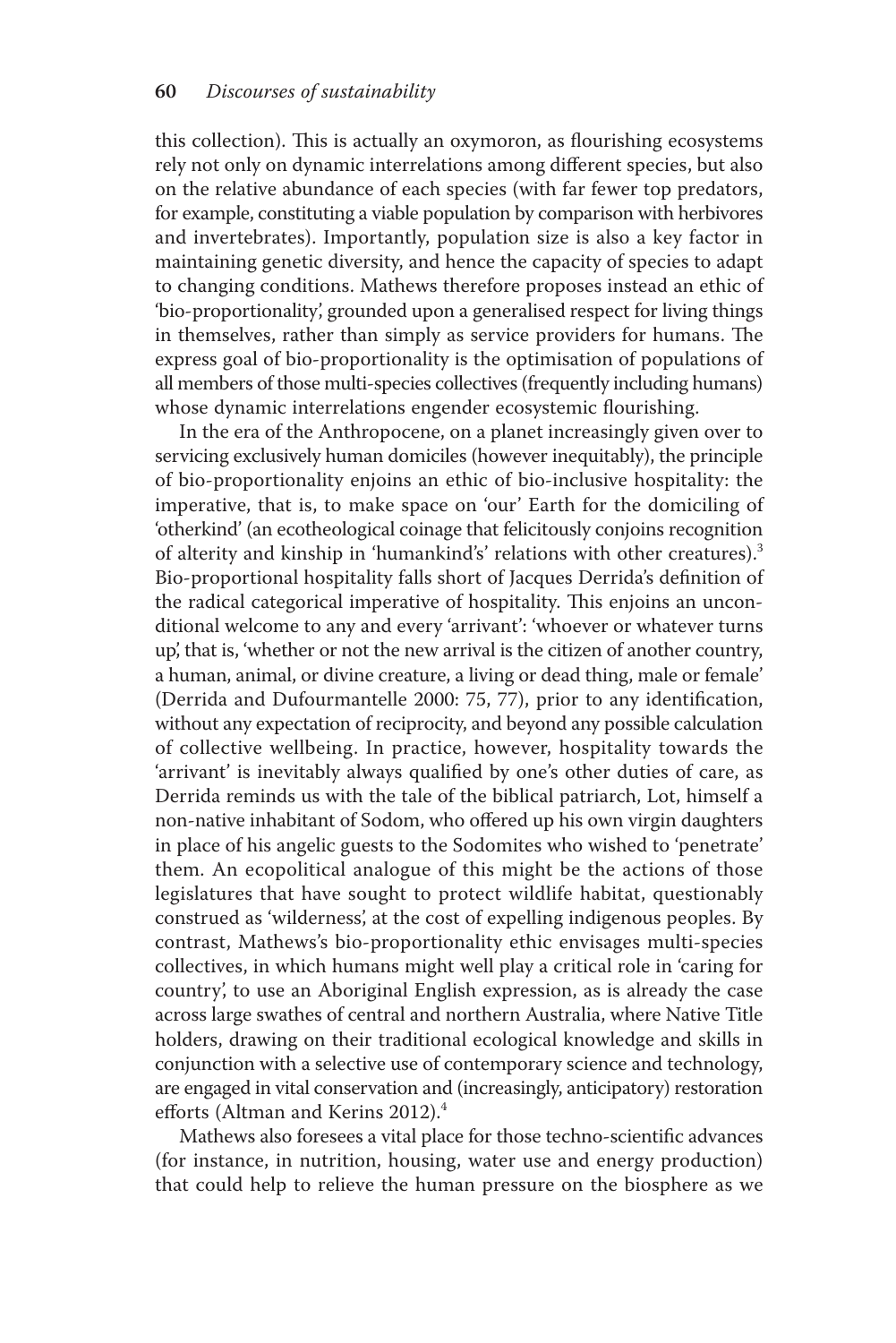transition to a new, 'ecological civilisation'.<sup>5</sup> In addition to constraining human population growth and consumption levels through democraticallyinstituted forms of sustainable development that promote social equity and inclusion within the framework of a bio-inclusive ethic of more-thanhuman flourishing, bio-proportional hospitality would mandate the opening up of migration corridors for species unhoused by climate change, as well as making provision for otherkind in the face of increasingly frequent and intense extremes. Such practices instantiate what I have elsewhere termed 'ecstatic hospitality' (Rigby 2008), modelled biblically in the figure of Noah's Ark, in which refuge is offered by a host whose own home too is unmoored and liable to be lost.

 To frame bio-proportionality in terms of hospitality is to wager on altruism. Personally, I think highly enough of human potential (despite ample contrary evidence) to consider this wager worthwhile. But I am also enough of a realist (and, for that matter, an epicurean) to share the view of Kate Soper and her colleagues that, at least among the more pampered citizens of the 'developed' world, the pleasure principle is likely to provide a more powerful motivation for the kind of socio-ecological transformation entailed in the bio-inclusive practice of sustainability. To incline people towards 'deep sustainability', though, might require a 'deeper' kind of pleasure than those forms of 'alternative hedonism' identified thus far under this rubric, such as 'slow food', self-provisioning, cycling and sensual immersion in 'wild' places (Soper et al. 2009). In Mathews's analysis, it necessitates nothing less than the 'transvaluation of desires' (2010: 3), entailing a fundamental re-orientation towards materiality *per se* .

 Within the limits of this chapter, it is not possible to expand upon the onto-epistemological underpinnings of this proposed re-orientation, as explicated by Mathews in her monograph *For Love of Matter* (2003) and explored further in *Reinhabiting Reality* (2005).<sup>6</sup> Put (far too) simply, though, Mathews's 'contemporary panpsychism', like Plumwood's 'philosophical animism' (2009) and other variants of 'new materialism' (e.g. Coole and Frost 2010), challenges the prevalent view of matter as passive, mute and mindlessly mechanistic that came to prominence with Cartesian dualism and Newtonian atomism. The inadequacy of this view was already becoming apparent to those physicists, such as Werner Heisenberg and Niels Bohr, who began exploring the weird and wonderful world of quantum mechanics in the 1920s, and it is now being challenged more widely by contemporary physicists such as Karen Barad (2007). In the meantime, though, reductive materialism had become rooted in modern Western culture, where it found a neat fit with consumer capitalism. Stripped of creative agency, communicative capacity and ethical considerability, the realm of 'mere matter' becomes available to be mined, manipulated and disposed of in whatever way those humans with the buying power to do so think fit.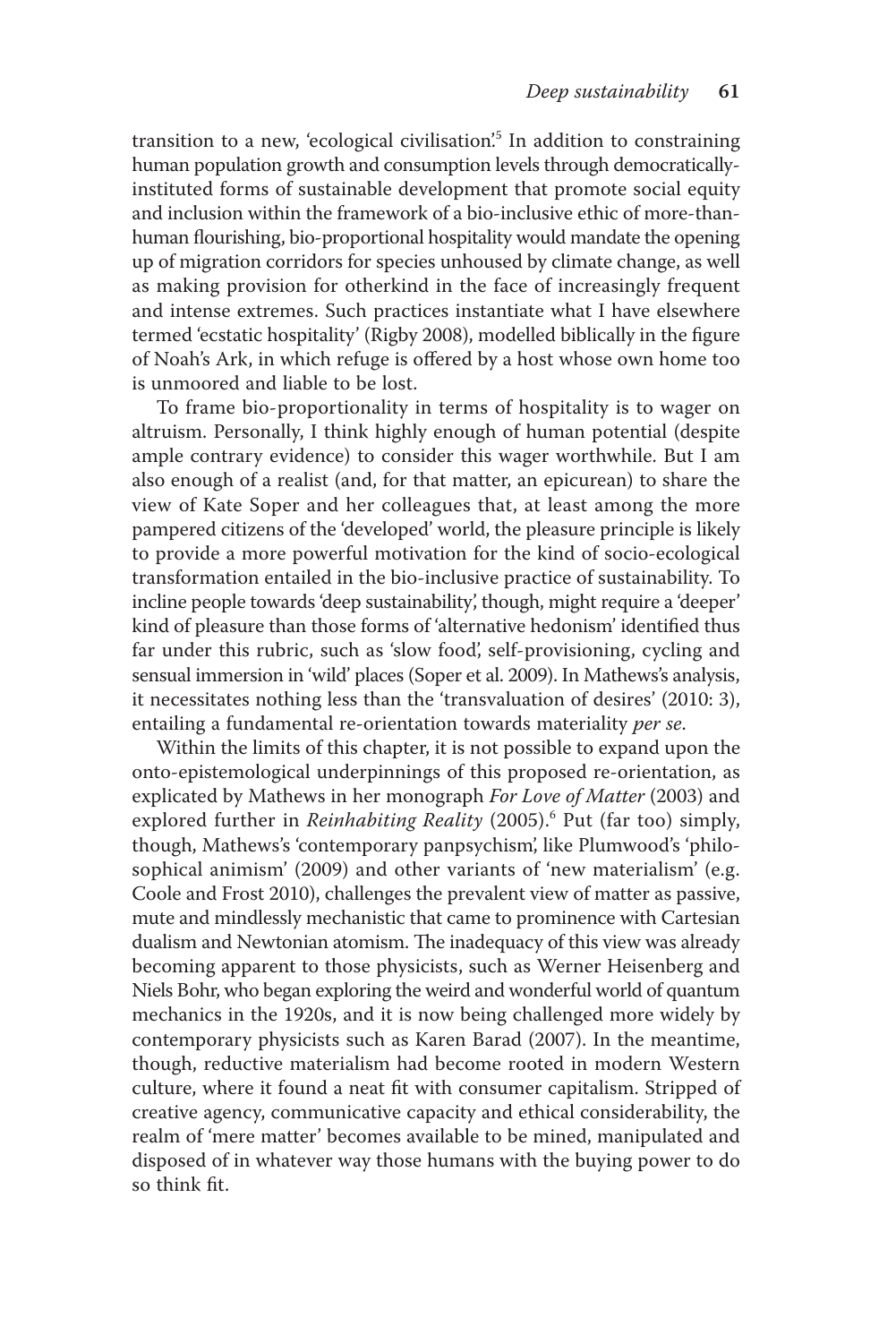#### **62** *Discourses of sustainability*

In Mathews's analysis, this impoverished view of reality also profoundly impoverishes human existence, no matter how rich in stuff it has made some of us, in that it tends to limit our potential for self-actualisation in and through our intersubjectival relations with others to interactions with fellow humans (interactions that are themselves increasingly semiotically diminished by being reduced to words on a screen), albeit possibly supplemented by animal companions and/or supernatural deities. The reductively materialist metaphysics that haunts modern Western culture in turn feeds the hunger for ever new, ever disposable consumer trinkets precisely because, perceived as 'mere things', valued not even principally for their utility so much as for the social identities they allow their owners to embrace and display, they forever fail to satisfy our deeper longing to participate in an inherently meaningful more-than-human world. While Mathews has presented carefully reasoned arguments for her alternative, monist metaphysics for the benefit of fellow philosophers, her version of the cultural work of deep sustainability is more practical than theoretical. In order to ween ourselves from reductively materialist and socioecologically unsustainable forms of commodity fetishism, Mathews recommends the cultivation of practices that afford the deeper pleasures of interactive self-actualisation, or co-becoming, through experiences of intersubjective encounter, communicative interchange and, potentially, synergistic co-creation with more-than-human others and those places in which we might meet with them. Mathews terms such interactions 'ontopoetic' ( 2009 ), and in the remainder of this chapter I consider some examples of literary works that are conducive to this ontopoetic transvaluation of desire in ways that are also consistent a bio-inclusive practice of hospitality.

#### **Refiguring the nest: the ecopoetics of deep sustainability from Clare to Morley**

If, as suggested previously, the bird's nest is taken to be both literally and figuratively emblematic of the life-sustaining work of contributing to the other's flourishing, then there is surely no better English-language writer to consider in this connection than John Clare, who penned some one hundred poems dedicated to birds and their nests. Clare, along with several other Romantic writers and philosophers, has attracted a good deal of ecocritical attention following the publication of Jonathan Bate's landmark study of 'romantic ecology' in 1991; and in his later monograph, *The Song of the Earth*, Bate homed in on Clare's nest poems in particular as exemplary of an ecopoetics of dwelling. Yet, as Richard Kerridge observes in his discussion of 'Green Pleasures' ( 2009 ), Romanticism occupies an ambivalent position in relation to sustainability. In the influential analysis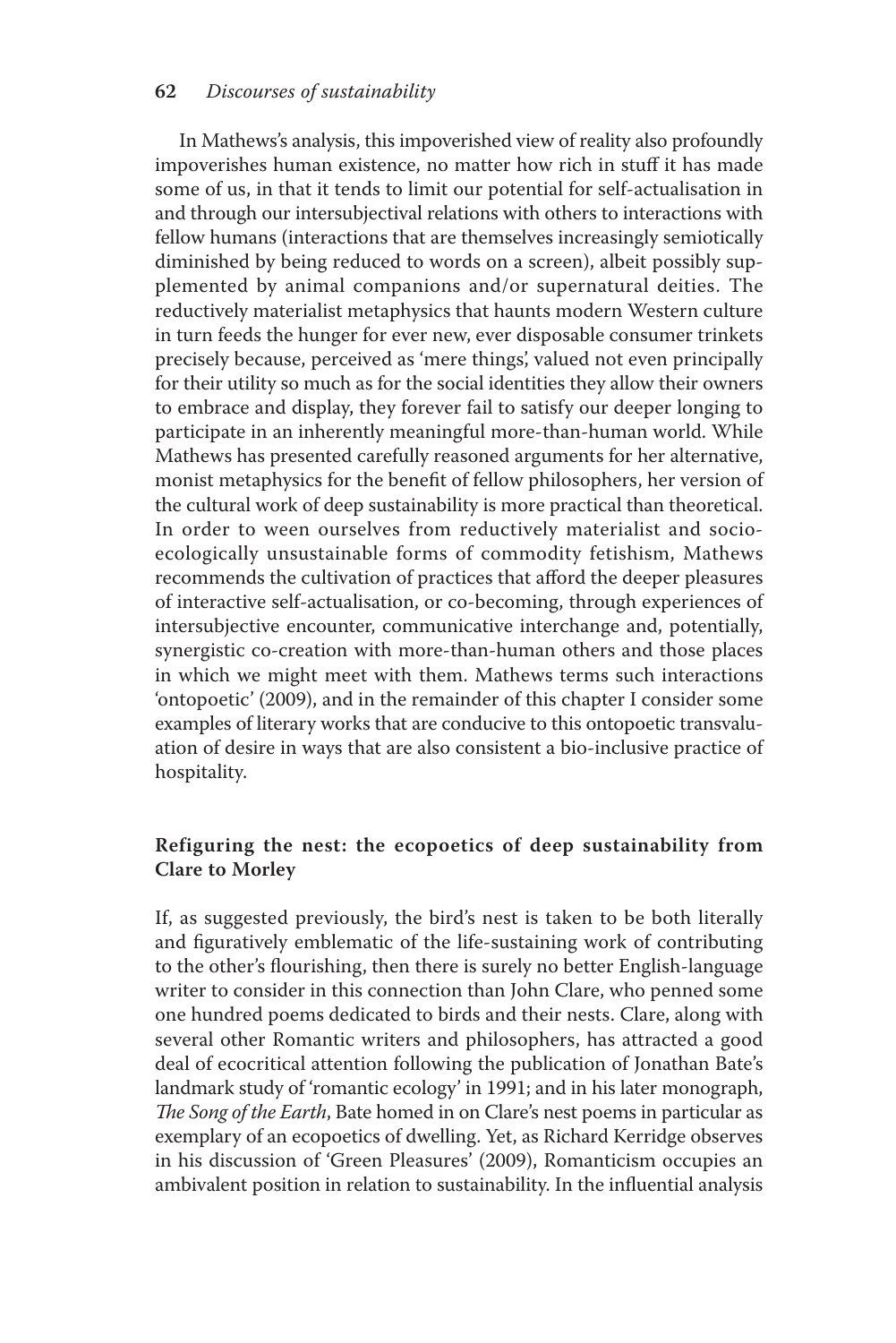of Colin Campbell (1987), the Romantic celebration of the human capacity to imagine possibilities that render everyday realities disappointing by comparison nurtured an ethos of inchoate longing that became the cradle of insatiable consumerist desire. Campbell stressed, however, that this constitutes a historical irony, as most Romantics took a more or less explicitly critical view of the growing commercialism of their day: 'Getting and spending we lay waste our powers', proclaimed Wordsworth in 'The World is Too Much with Us', as Kerridge recalls (2009: 142). In Kerridge's view, this is an irony that 'might conceivably cut both ways. If Romanticism provides the structure of desire that motivates consumerism, then Romanticism remains powerfully latent in contemporary culture: there to be renewed in non-consumerist forms' and capable, perhaps, of providing a 'bridge between pre-industrial and the post-industrial sensibility' (Kerridge 2009: 146, 147): a possibility explored further by Kate Soper in her discussion of 'avant-garde nostalgia and hedonist renewal' (2011). To this I would add that Romanticism is in any case an inchoate historical phenomenon, such that all summary characterisations, including Campbell's, 'imply a coherence ... that close inspection calls into question' (Day 1996:  $5$ ).<sup>7</sup>

Within the highly heterogeneous field of British Romantic literature, Clare definitely did not share the fetish for inchoate longing, preferring instead precisely that mode of close observation of the other-than-human inhabitants of his rural environs in all their material particularity and in a spirit of non-appropriative empathetic attentiveness which Mathews identifies as a critical first step towards the ontopoetic transvaluation of desire (2010: 3-4). Take, for instance, 'The Nightingales Nest', a poem that cuts its figure against a long-standing literary tradition of putting the nightingale, and above all his (or, as is more often the case in poetry, if not in nature, 'her') nocturnal song, to symbolic purposes. One of the most prevalent poetic uses of the nightingale since classical times is as a figure for the joy and anguish of amorous love, and it is this anthropomorphising trope that Clare initially invokes:

 Her wings would tremble in her ecstasy And feathers stand on end as 'twere with joy And mouth wide open to release her heart Of its outsobbing songs. (Clare 2004: 168)

 While the charge of anthropomorphism, as Plumwood argues, is all too often deployed as a 'policeman for reductive materialism' (2009: 126), patrolling the boundaries of human–nonhuman hyperseparation, the conventionalised projection of human-referenced attributes onto a nonhuman other is also problematic if it blocks recognition of alterity and singularity. Clare is evidently mindful of this risk, as he cites the conventional figuration of the nightingale's song precisely in order to depart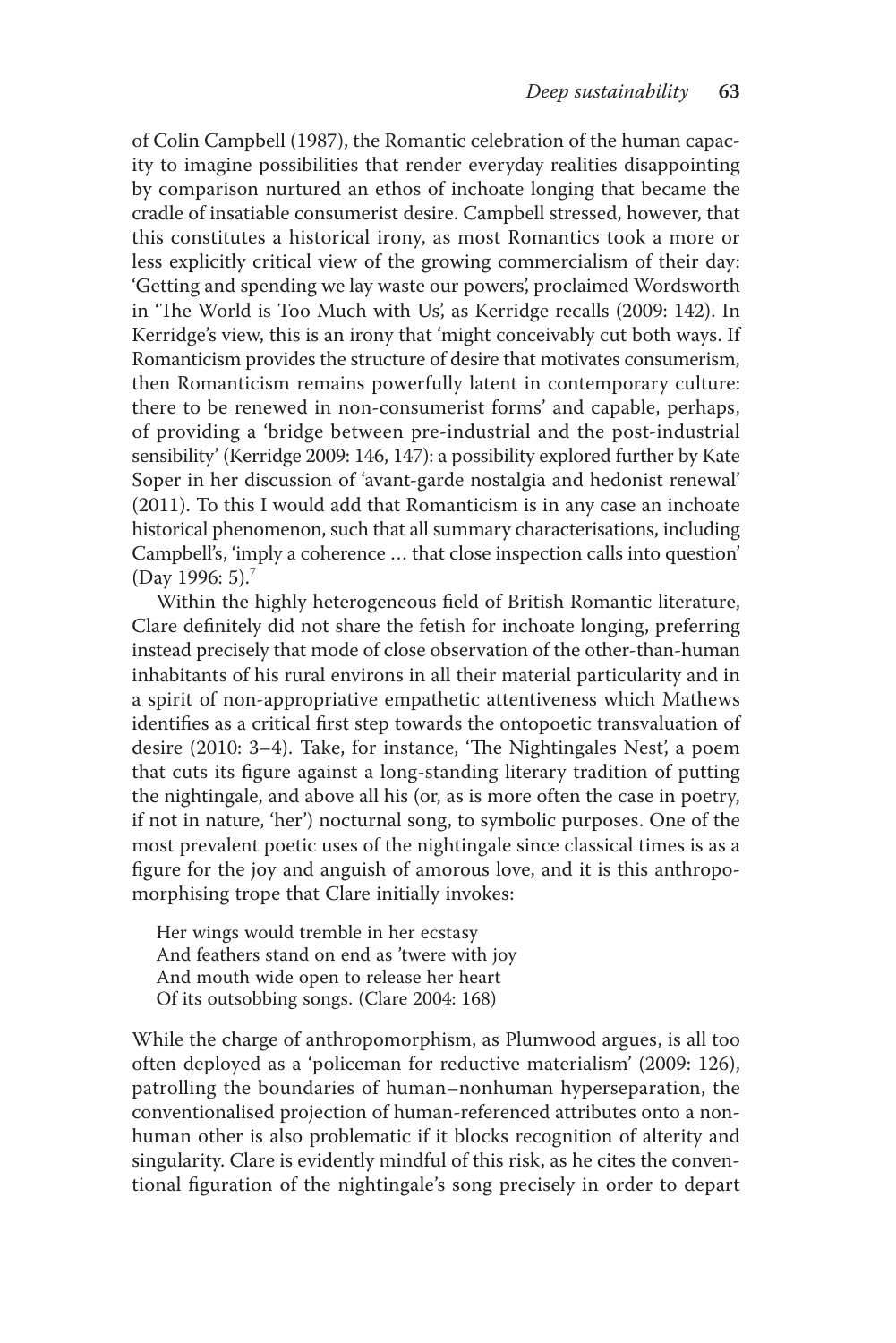from it: firstly, this bird is said to be singing all day, not all night; secondly, the use of the conditional, 'as 'twere', signals a note of uncertainty about what this bird might actually be feeling. In the following lines, moreover, her apparent enjoyment of the 'happiest part / Of summer's fame' is referenced to the poet's own 'happy fancies'. Such culturally conditioned imaginings are counter-posed to the corporeal as well as mental effort entailed in trying to apprehend this particular bird in her own sphere of existence and world of signification: her distinctively avian *Umwelt*, in Jakob von Uexküll's terminology (2010).<sup>8</sup> In so doing, however, Clare also draws attention to the creatureliness shared by bird and human, even while stressing the necessity of getting out of his or her comfort zone for the would-be birdwatcher, who is depicted '[c]reeping on hands and knees through matted thorn / To find her nest and see her feed her young.' Clare also hints at the conjunction of human–animal similarity and alterity in the preceding line, which foregrounds the appetitive aspect of this quest: 'There have I hunted like a very boy' (2004: 168). This simultaneously links his current practice to, and distinguishes it from, the nest-raiding of 'rude boys' (such as Clare himself had once been) – an activity now perceived as morally dubious, being motivated not by subsistence requirements but by the perhaps distinctively human thrill of non-nutritive collection: one that the nightingale has learned to foil by building her 'secret' nest 'where rude boys never think to look' (Clare 2004: 169).

 As an adult, the speaker has evidently discovered where to look; but the desire that propels his search is no longer appropriative, but empathetic, and, in Mathews's terms, incipiently erotic. Eros, in this view, refers to the desire not to lustfully possess the other, but to connect with them in such a way as to respect their alterity, whilst seeking a mutual flourishing. The transition away from the 'brute-striving of appetite' to an 'awakened reaching-out' (Mathews 2003: 150) is signalled in the shift from the speaker's initial injunction to his interlocutor in the opening lines to 'softly rove' and 'Hush!', which serves the ambivalent purpose of enabling them to sneak up on the nightingale, more for their benefit than for hers, to the later exhortation to resist the temptation to 'trample' on the brambles to access her nest, mindful that 'our presence doth retard / Her joys' (Clare 2004: 170). Advancing a bio-inclusive ethic of respect for the dwelling-places of otherkind, the speaker urges his companion (and the poet thereby his readers) to leave 'her home … as we found it: safety's guard / Of pathless solitudes shall keep it still' (Clare 2004: 170). This shift is prompted by an empathetic attentiveness to the way in which the bird is reading and responding to the human intruders, the cessation of her song, alarm call ('a plaintive note of danger' (Clare 2004: 170)) and anxious movements being legible as signs of fear on the basis of the shared creatureliness that subtends the acknowledged differences between human and avian semiospheres. This call to compassionate self-restraint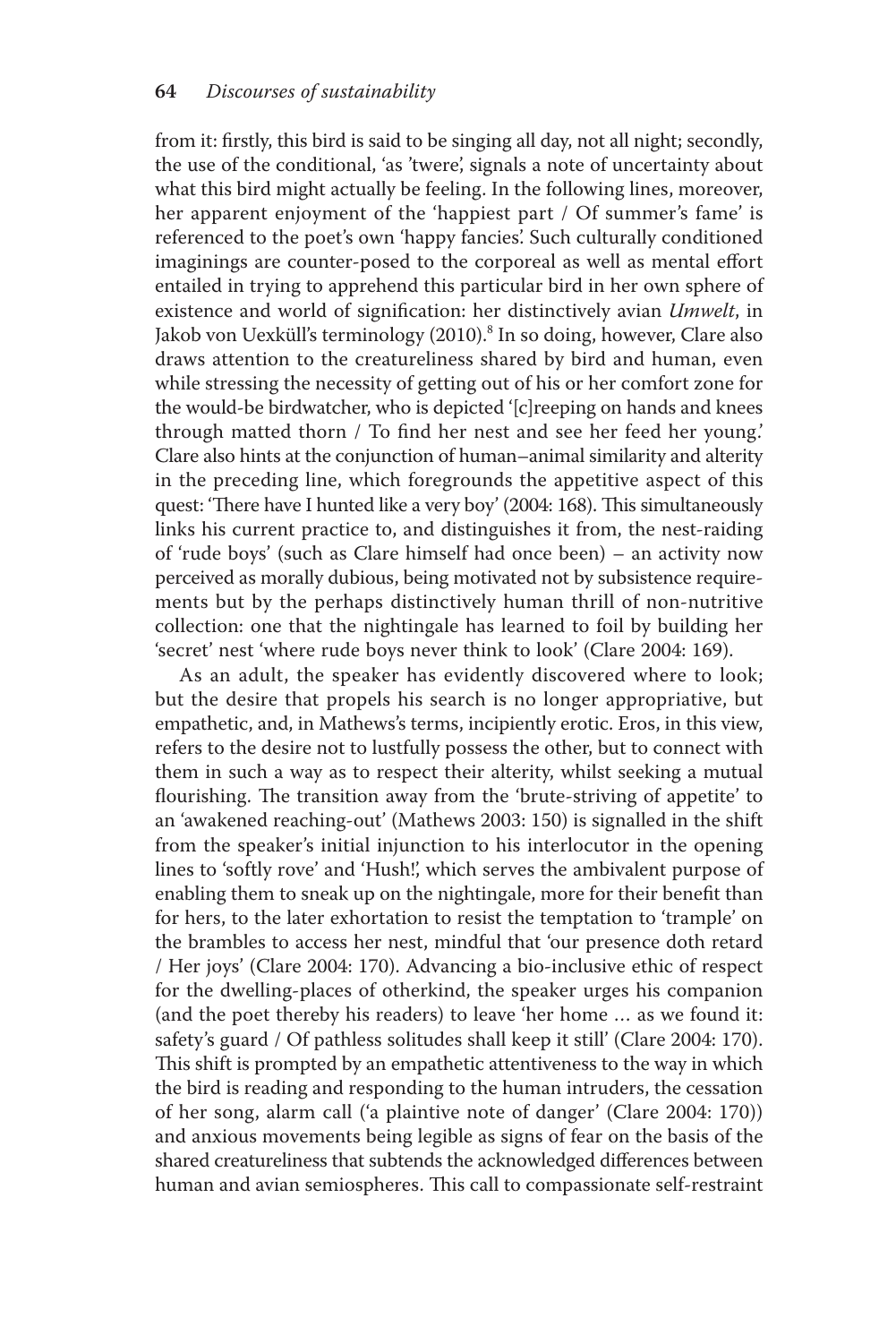is nonetheless followed by a rapturous address to the avian songstress, hailing the 'melody' that 'seems hid in every flower / That blossoms near thy home', and proceeding to a lingering description of her 'curious' and elusive nest (Clare 2004: 170):

 no other bird Uses such loose materials or weaves Its dwelling in such spots – dead oaken leaves Are placed without and velvet moss within And little scraps of grass and, scant and spare, What scarcely seem materials, down and hair. (Clare 2004: 170)

 While the poem concludes with a reiteration of the call for restraint in order to protect the bird's hidden nesting-place with its five 'curious eggs', altruistic concern for the other's flourishing has now been joined by erotic enjoyment of non-appropriative contact with a kindred being, along with her glorious song and distinctive *Umwelt*.

In his discussion of 'The Yellowhammer's Nest', Washington remarks that the titular nest is portrayed by Clare as 'a unique composition, expertly crafted by this individual bird within a particular ecology' ( Washington 2014: 668). Such nests appear as the product of a creative agency that exists on a continuum with that of the poet in weaving his work of words, which in turn bears witness to, and in that sense upholds, the bird's handiwork. Clare felt that his own literary productivity was actually gifted to him by the multiple agencies of his more-than-human environs, maintaining that he 'found the poems in the fields' (cited in Bate 2003: 15). Like Patrick Bresnihan, I do not believe that this should be taken as a mere figure of 'poetic sentiment'. Rather, it was indicative of Clare's recognition that his poetry was materially co-constituted by 'the force of the world acting on him', it arose from his embodied encounters with diverse others in a particular space and time, and as he attended to 'the way self and world were revealed, or achieved, through ongoing relations' (Bresnihan 2013: 80).

 While Clare indubitably draws on pastoral tropes and traditions in much of his verse, he does not depict the multi-species collectives that nourished his writing as entirely harmonious. As 'one of the great poets to chronicle the daily lives of animals, their sounds and shapes, their habits and habitats, their wonder and welfare', Clare also records not only their 'sorrows and sufferings at the hands of humans' (Washington 2014: 665), but also, as in the case of the yellowhammer pair whose nest is raided by a peckish snake, those that arise in the normal course of creaturely existence. The changes that he perceived to be unfolding in association with the enclosure of erstwhile common land, though, exposed other creatures to a whole new regime of human domination, as well as undermining the subsistence needs of the rural poor. Clare's concern about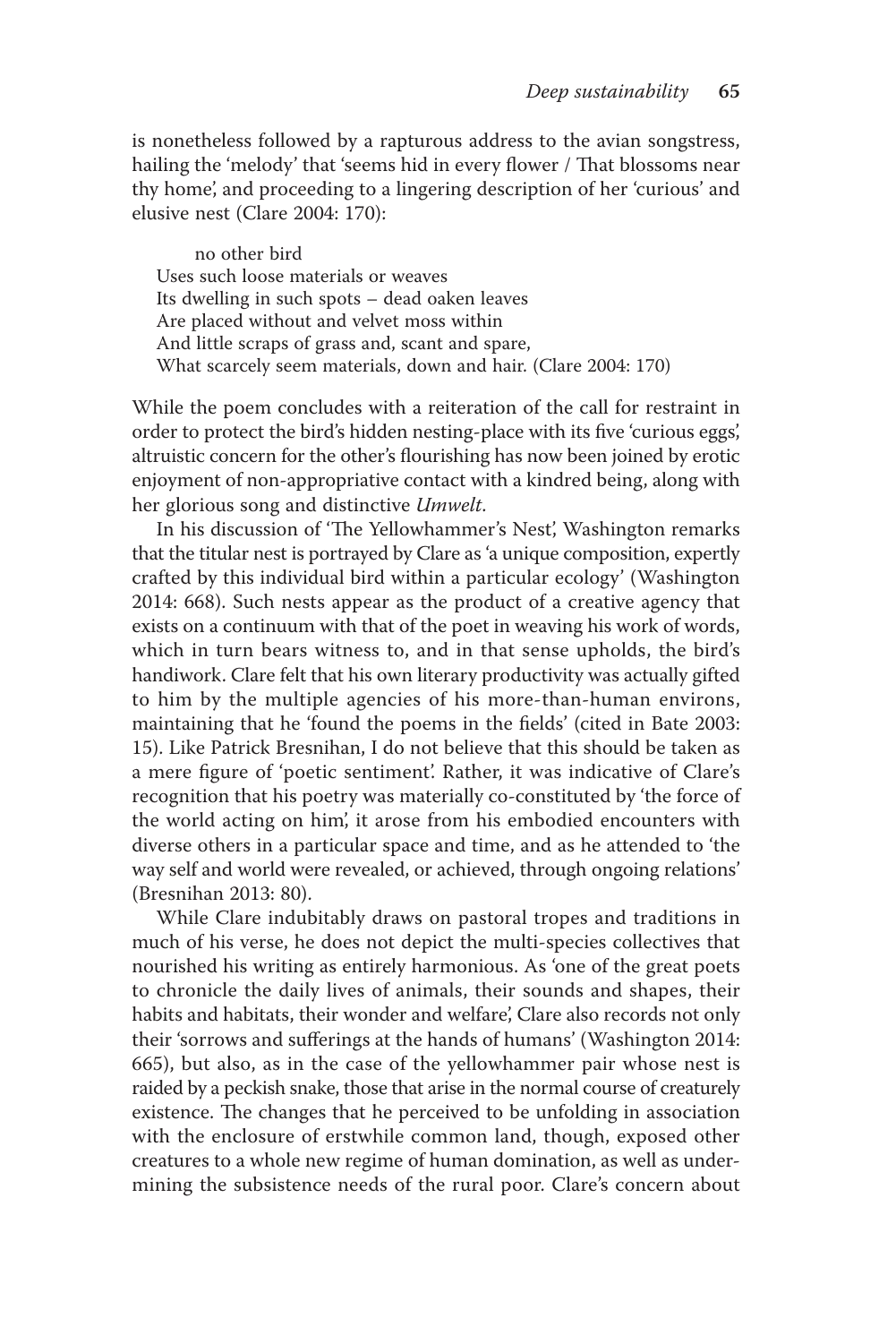this wider threat to the domiciles of free-living animals doubtless informs the anxiety that the speaker betrays in 'The Nightingale's Nest' regarding the invasiveness of his own birdwatching activities. This link is implicit in the affirmation, 'We will not plunder music of her dower / Nor turn this spot of happiness to thrall' (Clare 2004: 170), *thrall* being the word used to characterise the relationship of mastery and possession instituted by enclosure in Clare's protest poem, 'The Mores': 'These paths are stopped – the rude philistine's thrall / Is laid upon them and destroyed them all' (2004: 91). It is perhaps also this wider context of socio-ecological change that motivates the move, in the concluding lines of 'The Nightingale's Nest', out of the mode of loving attentiveness to the particular – which, as Clare surely knows, can never be captured in its concrete singularity in any work of words, no matter how skilfully crafted – into a more abstract and generalising register: 'So here we'll leave them, still unknown to wrong, / As the old woodland's legacy of song' (2004: 171). This 'legacy' can be read literally as the perpetuation of birdsong down the avian generations, facilitated by the protection of their nesting-places. But it might also be understood figuratively, with reference to something more like a *genius loci*, such as that embodied by the speaking brook in 'The Lamentations of Round-Oak Waters'. As such it refers to a circumambient sentience that 'still' inheres in the inter-specific co-becoming of the commons, but that is being silenced by the conversion of this 'animated, sensible landscape' (Irvine and Gorji 2013: 123)<sup>9</sup> into a mere storehouse of 'natural resources': land to be rid of 'pests', such as the moles 'hung …. as traitors', as Clare puts 'Remembrances' ( 2004 : 134), and rendered 'productive', no longer of vibrant multi-species collectives, but of cash crops and, thereby, taxable income for private land-owners.

As Bresnihan observes (2013: 79), Clare offers a telling image of the new mentality associated with enclosure in one of his earliest poems, 'A Ramble'. Here, the speaker's enchantment with 'every trifle nature's bosom wears' is contrasted with the indifference of the 'heedless passenger', who:

 Soodles me by, an animated post, And ne'er so much as turns his head to look But stalks along as though his eyes were blinded And as if the witching face of nature Held but now a dark unmeaning blank. (Clare 2004: 8)

Read in conjunction with Mathews's critique of reductive materialism, these lines disclose how the simultaneously de-animating and, as suggested by 'stalks', predatory mindset of industrial modernity-in-the-making also devitalises human subjectivity. A world stripped of its inherent meaningfulness, reduced to a passive screen for human projections and a means for human ends, is one in which the self-proclaimed sovereign subject too is psychically diminished. Reduced to an 'animated post', she too is liable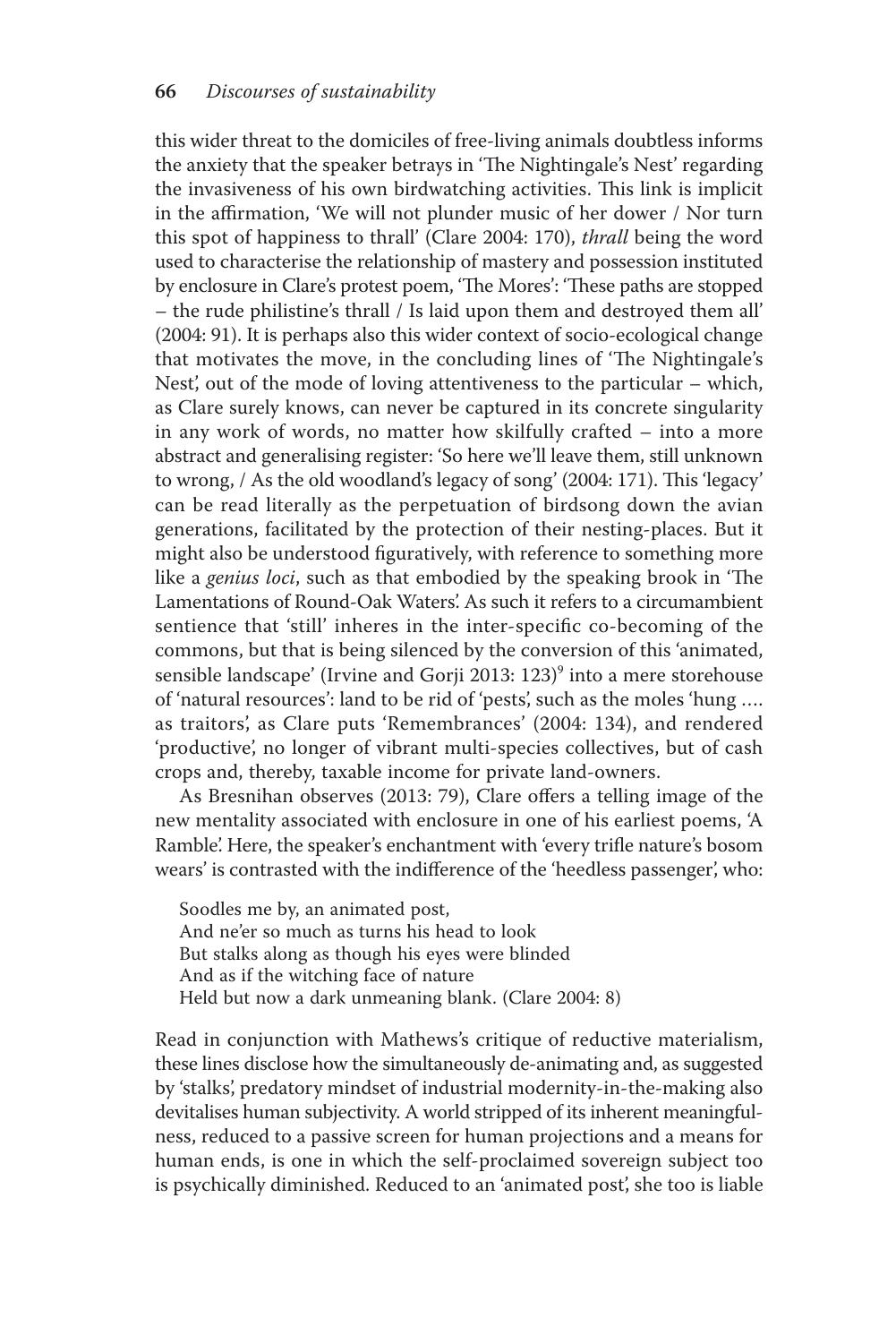to be instrumentalised as part of the support structure for a system in which anyone, as well as anything, can be reduced to what Martin Heidegger in 'The Question Concerning Technology' (1993) aptly termed 'standing reserve' (analogous, that is, to trees defined as timber, left standing only to be felled).

 Arrested in his self-actualisation as a psychophysical being in communion with an agentic and communicative more-than-human world, the possessive individual of the new enclosed order, where 'Fence meets fence in owners' little bounds', finds themselves also 'imprisoned, ill at ease', as Clare puts it in 'The Mores' (2004: 90). The dis-ease occasioned by this cut-off condition (for which compensation would later be found in the increasingly frenetic shopping of commodity fetishism) contrasts with the psychophysical nourishment afforded by the interconnectedness of co-becoming, such as Clare celebrated, for example, in his fond recollection of co-habitation with the big old tree, whose felling he laments in 'The Fallen Elm'  $(2004: 141-3)$ . Hailed as a 'friend not inanimate', who 'murmured in our chimney top / The sweetest anthem autumn ever made', this beloved tree is said to have provided 'comfort to our heart's desire', summer shade for children's play and a nesting-place for the mavis (a thrush, whose highly musical song would no doubt have occasioned further delight following the birds' return from their annual migration to breed). By contrast with the animate character of this hospitable arboreal companion, the landlord who had it felled is implicitly classed among those soulless humans who (recalling the 'animated post' of 'A Ramble') are figured as 'stocks and stones ... many formed of flesh and bones'. Here too, a further dimension of the mindset of the new order emerges in Clare's ironic references to its rhetoric of 'freedom', whereby the legal freedom of property owners to dispose of their possessions however they see fit is shown to be eroding the liberty, livelihood and hence life chances of the rest. Thus, for instance, when:

The common heath  $-$  became the spoiler's prey: The rabbit had not where to make his den And labour's only cow was drove away. … Such was thy ruin, music-making elm: The rights of freedom was to injure thine. As thou wert served, so would they overwhelm In freedom's name the little that was mine. (Clare 2004: 143)

 In addition to modelling ecopoetically the cultural work of deep sustainability, then, Clare's verse provides a diagnosis of the roots, at once socio-economic and psycho-social, of the potentially ecocidal trajectory of industrial modernity in the failure to cultivate delight in, and respect for, the domiciles and lifeways of more-than-human others and the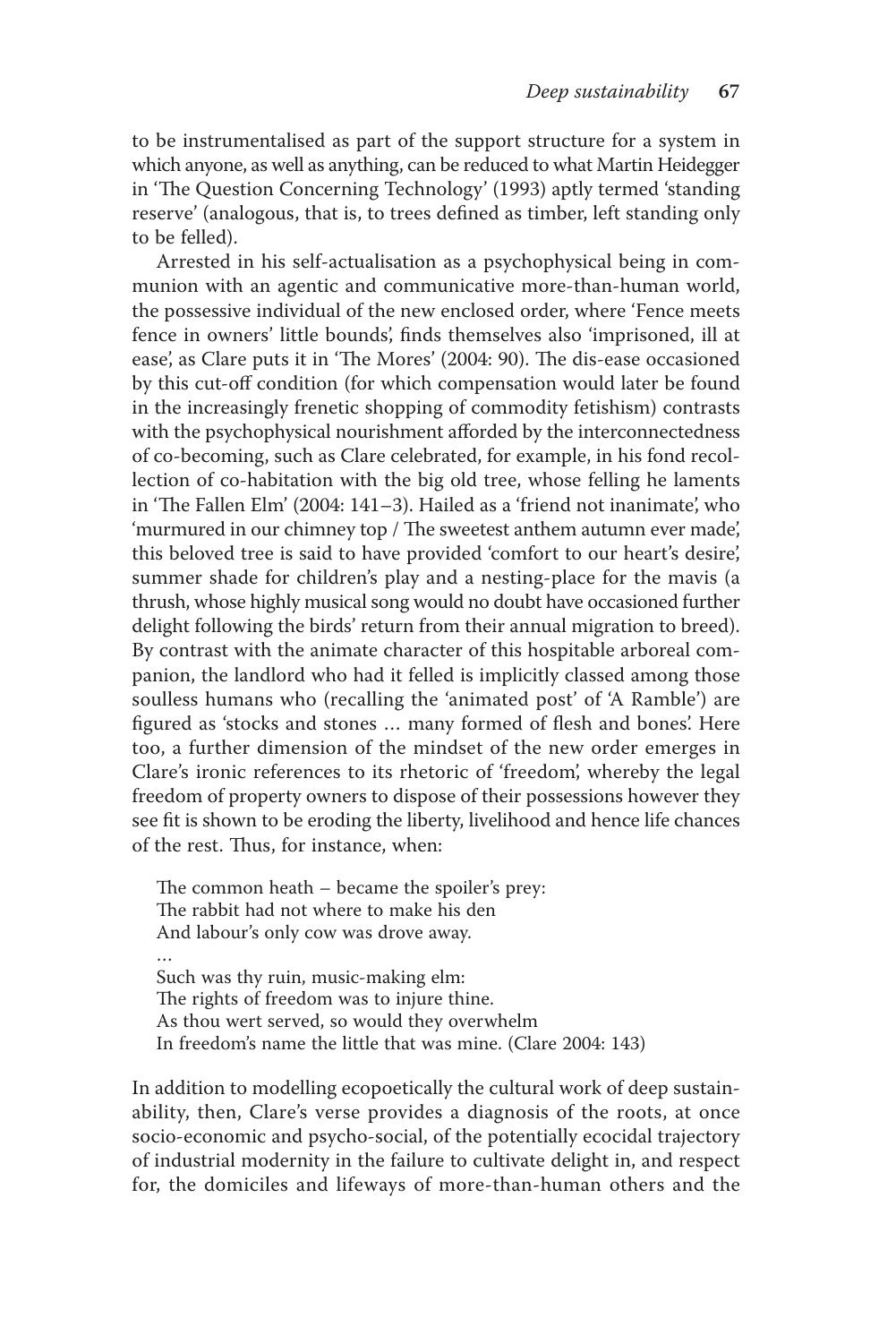communicative matrices co-created by their vital interactions. 'To a Fallen Elm', in which the impact of the enclosed order cuts closest to home for Clare's speaker, has acquired a new salience, moreover, in light of the loss of almost all elm trees throughout Britain, as well as much of Europe, Canada and New Zealand. 'Dutch Elm disease' was first identified in Holland in the 1920s, but the most recent and considerably more pathogenic strain of the beetle-borne fungus that affects elms, and to which the iconic English elm is particularly vulnerable, entered Britain only in the 1960s, evidently on a shipment of timber from Canada (Gibbs et al. 1994): Britain's elms, then, have now fallen victim *en masse* to the transnational trade in 'natural resources', a key element in the unsustainable 'Great Acceleration' of the industrial order of the Anthropocene that Clare saw taking hold in Helpston in the 1820s.<sup>10</sup>

 On the eve of a new outbreak of this disease that was reported to be threatening Britain's remaining English elms in 2010 (Seddon 2010), however, some of the trees that had died previously were afforded a kind of afterlife in an ecopoetic art installation undertaken by David Morley as part of a Slow Art project initiated by Chrysalis Arts on the grounds of the Bolton Abbey Estate in Yorkshire in 2008. Morley's indebtedness to Clare as an ecopoet is most evident in the tribute that he pays his Romantic predecessor in a book-length sonnet series entitled *The Gypsy* and the Poet (2013), which also honours the 'gypsy', Wisdom Smith, another frequenter of the disappearing commons with whom Clare is known to have conversed. Himself of Roma heritage, Morley is by training a conservation biologist, and committed to exploring how poetry might contribute materially to increasing the species diversity of a given habitat. In his contribution to the Slow Art installation, he attempted this by acquiring some elm planks that had been stored long enough for the offending fungus to depart, on separate pieces of which he carved a series of haiku, written in response to the remnant of ancient oak forest, Strid Wood, in which they were then sited on short poles. The carved words of these 'Ankle-High Haiku' were filled with potter's clay and consequently teemed with microbes from the human hands in which it had been moulded. These literally living words of clay were subsequently 'read', firstly, by algae attracted to the microbes, then by lichens attracted by the algae, which in turn lent the letters a greenish hue, rendering them more visible to any passing humans (especially children, in whose eyeline they are located), as well as attracting birds, who 'read' them in their own way as a source of suitable nesting material. Morley's ecopoetic experiment instantiates a synergistic practice of more-than-human co-creation by opening a space that invites other species to get in on the act as they appropriate his artwork to enlarge their habitat. Stumbling upon Morley's 'Ankle-High Haiku', possibly while waiting for their canine companions to add to the species diversity of the upcycled elm planks by pissing on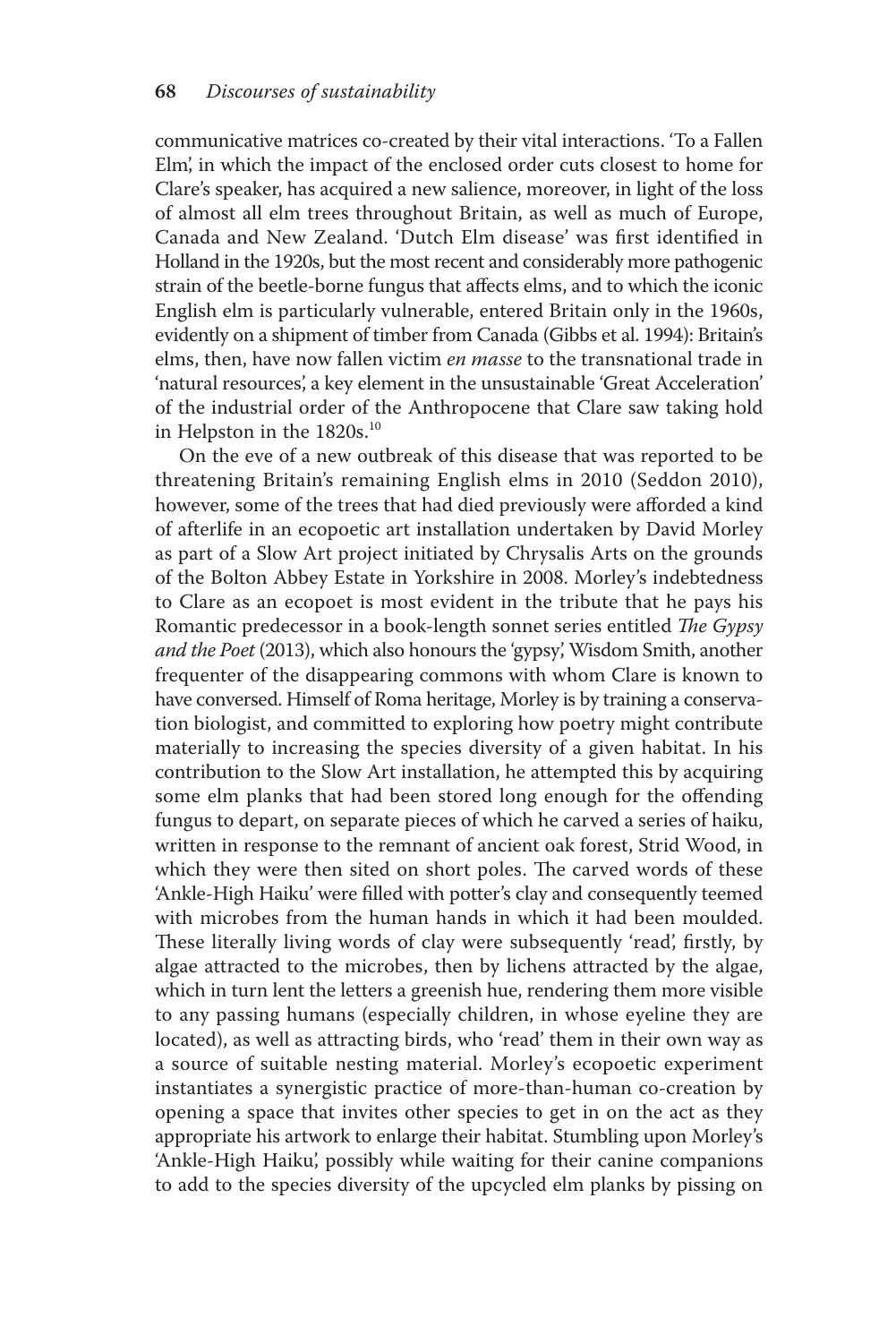them, human visitors to Strid Wood, meanwhile, are invited by these literally green words to attend more closely to their wooded environs. Coming upon 'Sussuration', for instance, they might read:

The Academy Of Ancient Root systems is Open. Hush. Listen. (Morley 2014)<sup>11</sup>

 Prompted to listen for the sound of wind in the leaves, the audible selfdisclosure of the trees, human readers are encouraged also to consider, and ideally delight in, the material intelligence, creative agency and communicative capacity of the varied more-than-human others who have co-created the space in which they find themselves.

It was, as it happens, Morley's erstwhile colleague at Warwick University, Jonathan Bate, who launched the ecocritical re-evaluation of Clare and, in particular, his bird's nest poems to which Morley's Slow Poetry project also pays tribute, albeit more obliquely. In its interweaving of Heideggerian phenomenology, Adorno and Horkheimer's Marxist critique of the domination of nature within capitalist modernity, and Michel Serres's notion of a 'natural contract', Bate's take on Clare in *The Song of the Earth* was important in foregrounding the relationship between human psychophysical wellbeing and socio-ecological conditions. As I have argued elsewhere (Rigby 2004), however, I think that in his reception of Heidegger, Bate is lured into an anthropocentric over-valuation of the poetic word: while a poem might invoke and, in its musicality partially echo some of Earth's diverse more-than-human voices, to cast any work of merely human words as 'the song of the earth' (Bate 2000: 251) risks falling prey to a colonising kind of human self-aggrandisement. From a posthumanist material ecocritical perspective, then, it is important to stress that for all the tender protectiveness that Clare's poems evince towards birds and their nests, they themselves are, as it were, empty nests, inevitably failing to provide the space for the nurturance of flourishing more-than-human life that he so desperately, and ultimately despairingly, sought to safeguard. As an element in the wider discursive–material matrix in which humans intra-act with more-than-human others, however, literature that invites its readers to pay empathetic attention to the surprising lives and strange *Umwelten* of otherkind can potentially help to foster the bio-inclusive ethos of hospitality that necessarily undergirds a bioproportional model of sustainability, as well as awakening a desire to experience the kinds of ontopoetic encounter that such literature might invoke. But only 'potentially': for, to recall a motto of the Scholastics, 'whatever is received is received according to the mode of the receiver' (*quodquip recipitur ad modum recipientis recipitur*; Bretzle 2013: 200), which is in turn dependent upon a host of extra-literary material–discursive factors (cultural, social, political, economic, geographic, institutional, personal etc.).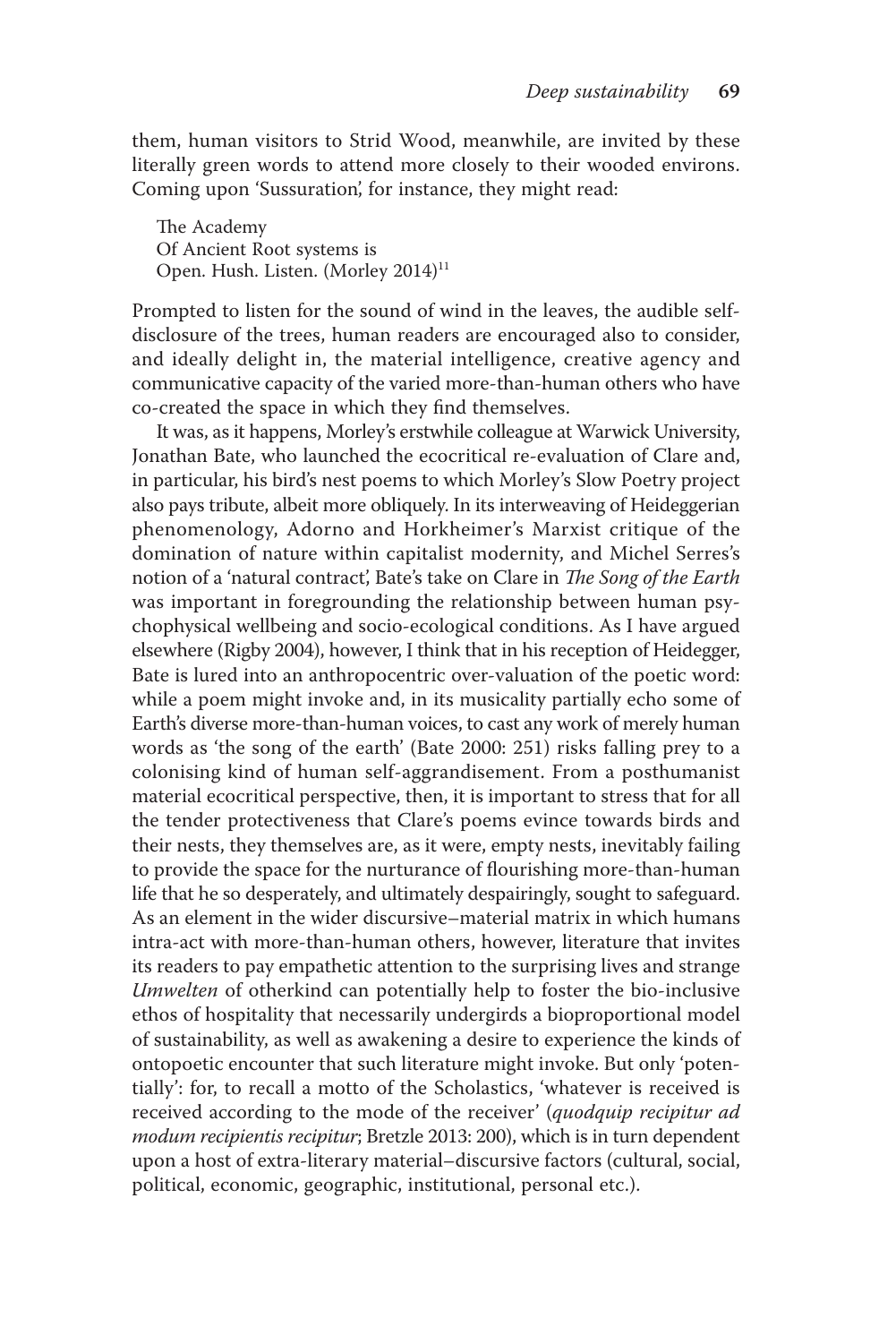#### **70** *Discourses of sustainability*

The same is true, of course, of the human reception of Morley's 'Ankle-High Haiku'. As a work of ecopoetics, however, the Slow Poetry trail marks a necessary movement beyond both the cultural-historical and aesthetic limits of Romantic nature poetry. At a time of escalating anthropogenic extinctions, Clare's ethic of letting be is insufficient: the restoration of bioproportionality demands that humans actively create affordances for the flourishing of other species, whose habitat, like that of the woodland birds invited to avail themselves of the lichen on Morley's 'Ankle-High Haiku', is being anthropogenically eroded.<sup>12</sup> Moreover, at a time when ever more people, and especially children, are being lured into simulacral worlds of more or less exclusively human construction, ecopoetic projects that draw their recipients outdoors have a better chance than mere words on a page of fostering a taste for the alternative hedonism afforded by spending time with free-living plants and animals and the lively, communicative and (if we follow Mathews's panpsychist premise) sentient places in which they might be met. Making material provision for otherthan-human dwelling through creative practices of bio-inclusive hospitality, ecopoetics beyond-the-page simultaneously works towards the transvaluation of human desires by opening recipients to the deep pleasure of ontopoetic encounter.

 Clearly there is much that needs to be done in a range of ways and contexts, and with varying degrees of urgency and difficulty, to bridge the sustainability gap. Literature, especially that which entails and discloses intra-active processes of multi-species co-creation, can play a part in this by contributing to that shift in underlying attitudes, assumptions, values and desires which would be conducive to the safeguarding of planetary boundaries in the interests of the renewed flourishing of Earth's diverse more-than-human life.

#### **Notes**

- 1 Plumwood's move into literary territory in this essay was encouraged by the invitation to present a keynote lecture at the 2002 conference of the UK Association for the Study of Literature and Environment: the essay is based on that plenary presentation, and enriched by the discussions it occasioned.
- 2 See also Conniff (2012) for a succinct discussion of a number of other lines of critique of the concept of 'ecosystem services' and, in particular, attempts to price them.
- 3 See e.g. Nash, who refers to 'all creatures, human and otherkind' (1996: 9). More recently, Anne Elvey has defined this term more inclusively to include 'both those we understand as living (e.g., fleas, whales, and eucalypts) and those we understand otherwise (e.g., glaciers, sand, and air)' (2014: 36).
- 4 'Caring for country' should not be confused with Western ecofeminist 'ethics of care'. It has a foundation in traditional ecological knowledge ('Law'), rather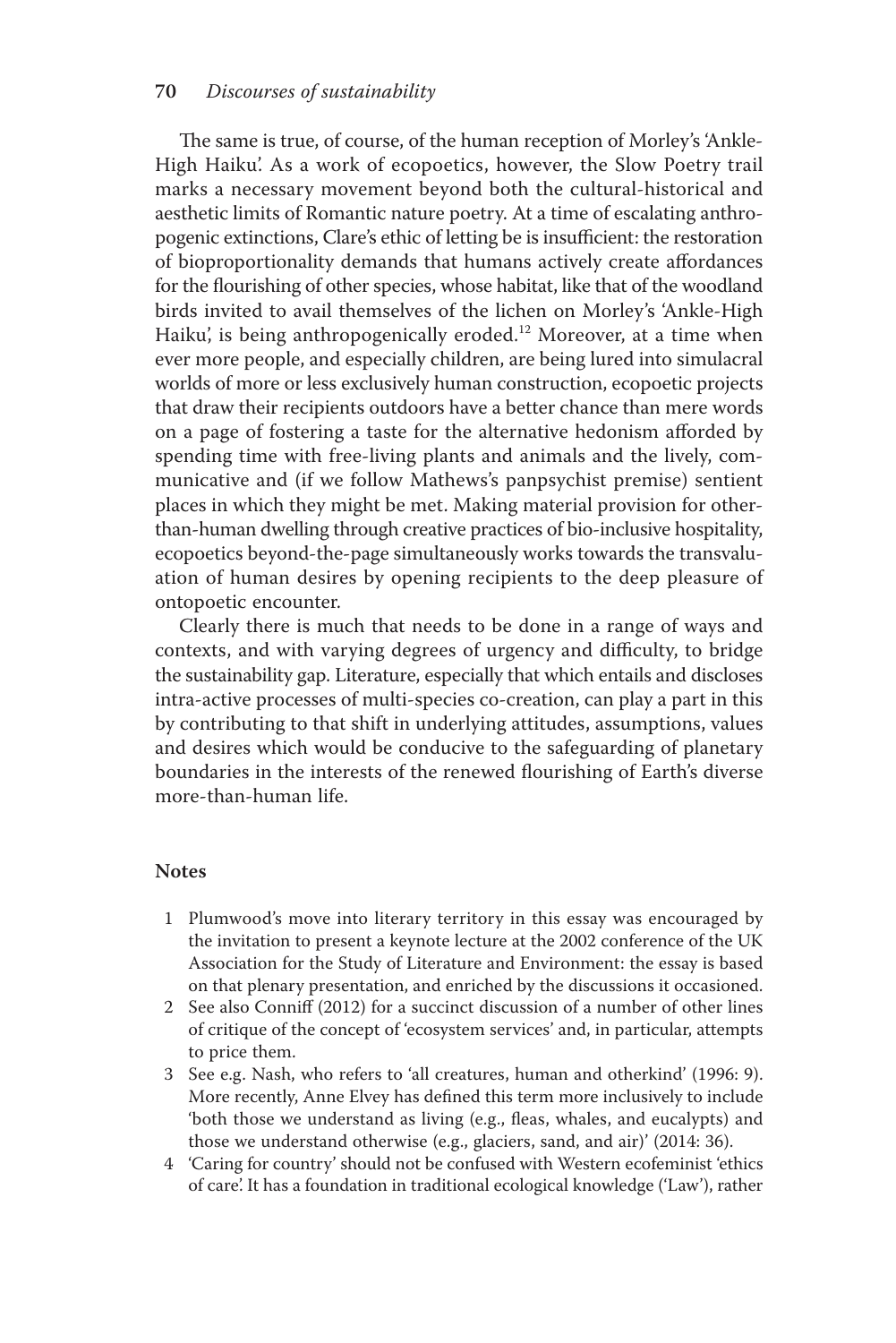than sentiment (although Indigenous Australians do evince a high degree of affective attachment to their ancestral homelands) (Rose et al. 2002). Presupposing more-than-human agency, communicative capacity and human– nonhuman connectivity and kinship, 'caring for country' entails something rather more like the considered practice of intra-active material–discursive interrelationship among diverse human and nonhuman actants envisaged by Adeline Johns-Putra (2013) in her new materialist model of environmental care. The (thus far) most extensive historical study that amply evidences the socio-ecological efficacy of Aboriginal land management in sustaining very high levels of biodiversity over extremely long time periods is Gammage (2011). It should be stressed that this case should not be assumed to be universally representative of indigenous culture *per se* , not does it preclude the possibility that the distant ancestors of Australia's First Nations peoples might have inadvertently contributed to the extinction of the megafauna that they encountered on this continent some 40–60,000 years ago, many of which nonetheless co-existed with humans for at least another 30,000 years, succumbing only after the climate changed from cold-dry to warm-dry and water became scarcer at the end of last glacial maximum (Musser 2014).

- 5 'Ecological civilisation' is a Chinese concept with roots in Taoist philosophy that Mathews has been studying for several years, in collaboration with colleagues in China. Mathews currently holds the position of Adjunct Professor of Eco-Civilisation Studies at Monash University's Institute of Sustainability.
- 6 For an overview, see Rigby (2006).
- 7 On Romanticism and ecocriticism, see Rigby (2014).
- 8 Clare's attention to species-specific *Umwelten* is also discussed by Washington (2014: 666) and examined in the wider context of Romantic-era precursors to biosemiotics in Rigby (2015a).
- 9 In this connection, Irvine and Gorji cite from a letter Clare wrote in connection with his relocation from Helpston to Northborough: 'the very molehills on the heath and the trees in the hedgerow seem bidding me farewell'  $(2013:123)$ .
- 10 Evidence for the Great Acceleration is provided in Steffen (2004) in a series of graphs charting changes in human activities and correlating environmental impacts along j-curves, all of which take off during or from the 1950s.
- 11 This is also discussed in the series of Slow Poetry videos available at www2.warwick.ac.uk/newsandevents/audio/more/slowpoetry .
- 12 Morley's contribution to the Slow Art project also involved the commissioning of a series of bird-boxes, on each of which he inscribed a poem that he had written in response to the morphology, habits and vocalisation of the particular species for which the box was likely to be most attractive. Dubbed 'Bard Boxes', these were then sited in appropriate places to afford additional nesting opportunities (Morley 2014).

#### **References**

Adorno, Theodor and Max Horkheimer [1944] 1979. Dialectic of Enlightenment. Trans. John Cumming. London: Verso.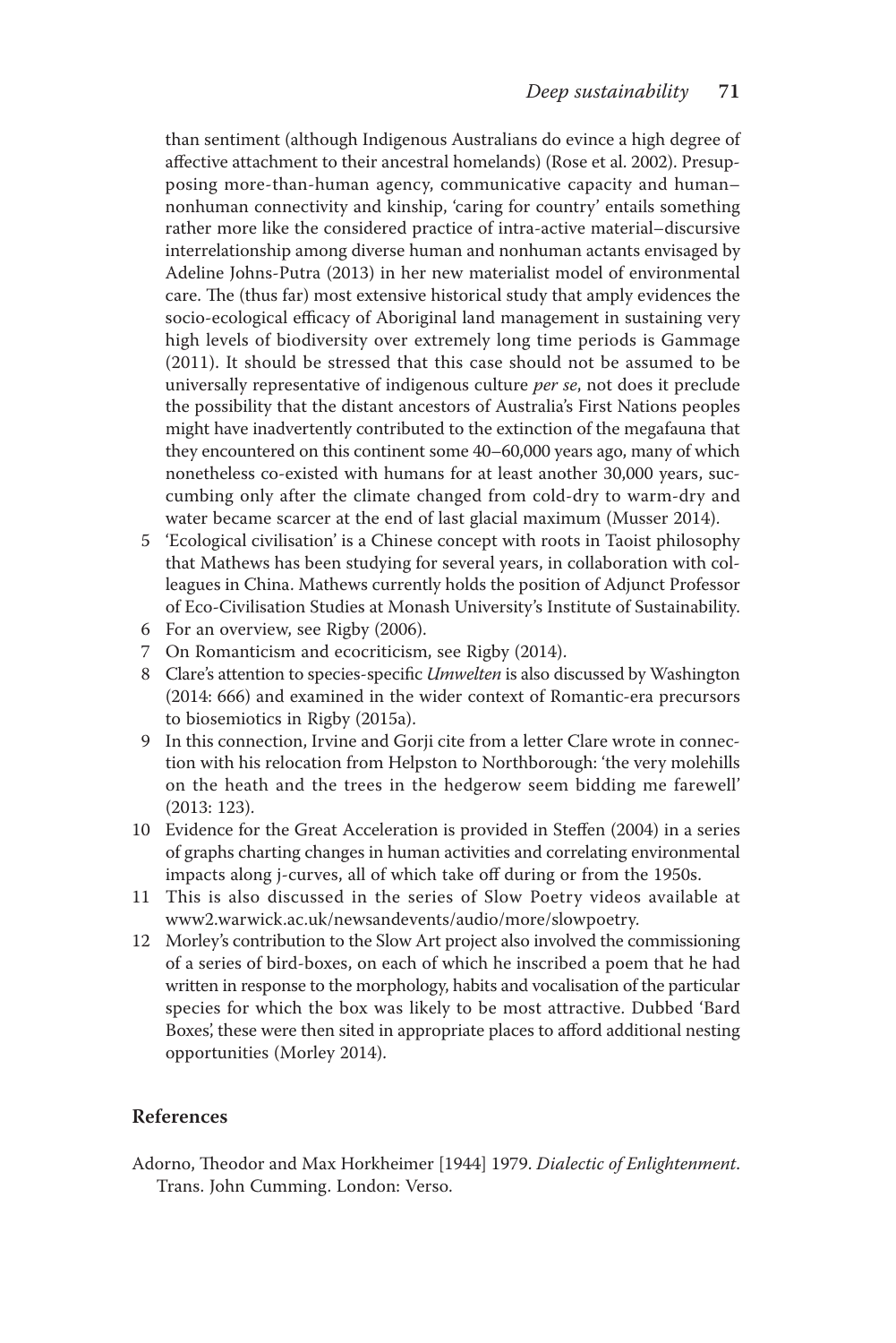- Alaimo, Stacy 2012. 'Sustainable This, Sustainable That: New Materialisms, Posthumanism, and Unknown Futures', *PMLA* 127 (3): 558-64.
- Altman, Jon and Seán Kerins (eds) 2012. People on Country: Vital Landscapes, *Indigenous Futures*. Sydney: Federation Press.
- Barad, Karen 2007. Meeting the Universe Halfway: Quantum Physics and the *Entanglement of Matter and Meaning*. Durham, NC: Duke University Press.
- Bate, Jonathan 1991. *Romantic Ecology: Wordsworth and the Environmental* **Tradition**. London and New York: Routledge.
- Bate, Jonathan 2000. *The Song of the Earth*. Boston: Harvard University Press.
- Bate, Jonathan 2003. *John Clare. A Biography*. London: Picador.
- Becker, Matthias et al. 2013. 'Hybridization May Facilitate *In Situ* Survival of Endemic Specie through Periods of Climate Change ', *Nature Climate Change* 3: 1039-43. www.nature.com/nclimate/journal/v3/n12/full/nclimate2027.html. Accessed 15 February 2017.
- Botkin, Daniel 1990. *Discordant Harmonies: A New Ecology for the Twenty-First* Century. Oxford: Oxford University Press.
- Bresnihan, Patrick 2013. 'John Clare and the Manifold Commons', *Environmental Humanities* 3 (1): 71-91.
- Bretzle, James T. 2013. *Consecrated Phrases: A Latin Theological Dictionary*. Collegeville, MN: Liturgical Press.
- Brunner, Ronald B. and Amanda H. Lynch 2010. *Adaptive Governance and Climate* Change. Chicago: University of Chicago Press.
- Campbell, Colin 1987. *The Romantic Ethic and the Spirit of Modern Consumption*. Oxford: Blackwell Publishing.
- Castree, Noel et al. 2014. 'Changing the Intellectual Climate', *Nature Climate Change* 4: 763-8.
- Clare, John 2004. *Selected Poems*. Ed. Jonathan Bate. London: Faber & Faber.
- Conniff, Richard 2012. 'What's Wrong with Putting a Price on Nature?', Yale *Environment 360* , 18 October . http://e360.yale.edu/feature/ecosystem\_services\_ whats\_wrong\_with\_putting\_a\_price\_on\_nature/2583/ . Accessed 15 February 2017.
- Coole, Diana and Samantha Frost (eds) 2010. *New Materialisms: Ontology, Agency,* and Politics. Durham, NC: Duke University Press.
- Cudworth, Erica 2005. *Developing Ecofeminist Theory: The Complexity of Difference*. London: Palgrave Macmillan.
- Cuomo, Christine J. 1998. *Feminism and Ecological Communities: An Ethic of* **Flourishing London: Routledge.**
- Day, Aidan 1996. *Romanticism*. London: Routledge.
- Derrida, Jacques and Anne Dufourmantelle 2000. Of Hospitality: Anne Dufour*mantelle invites Jacques Derrida to Respond*. Trans. Rachel Bowlby. Stanford, CA: Stanford University Press.
- Elvey, Anne 2014. "Who is the Greatest?" Reading Luke 22.24-27 Ecologically', *Ecotheology* 1: 35-48.
- Eichler, Margrit 1999. 'Sustainability from a Feminist Sociological Perspective: A Framework for Disciplinary Reorientation'. In *Sustainability and the Social Sciences: A Cross-disciplinary Approach to Integrating Environmental Considerations into Theoretical Reorientation*. Ed. Egon Becker and Thomas Jahn. London: Zed Books: 182-206.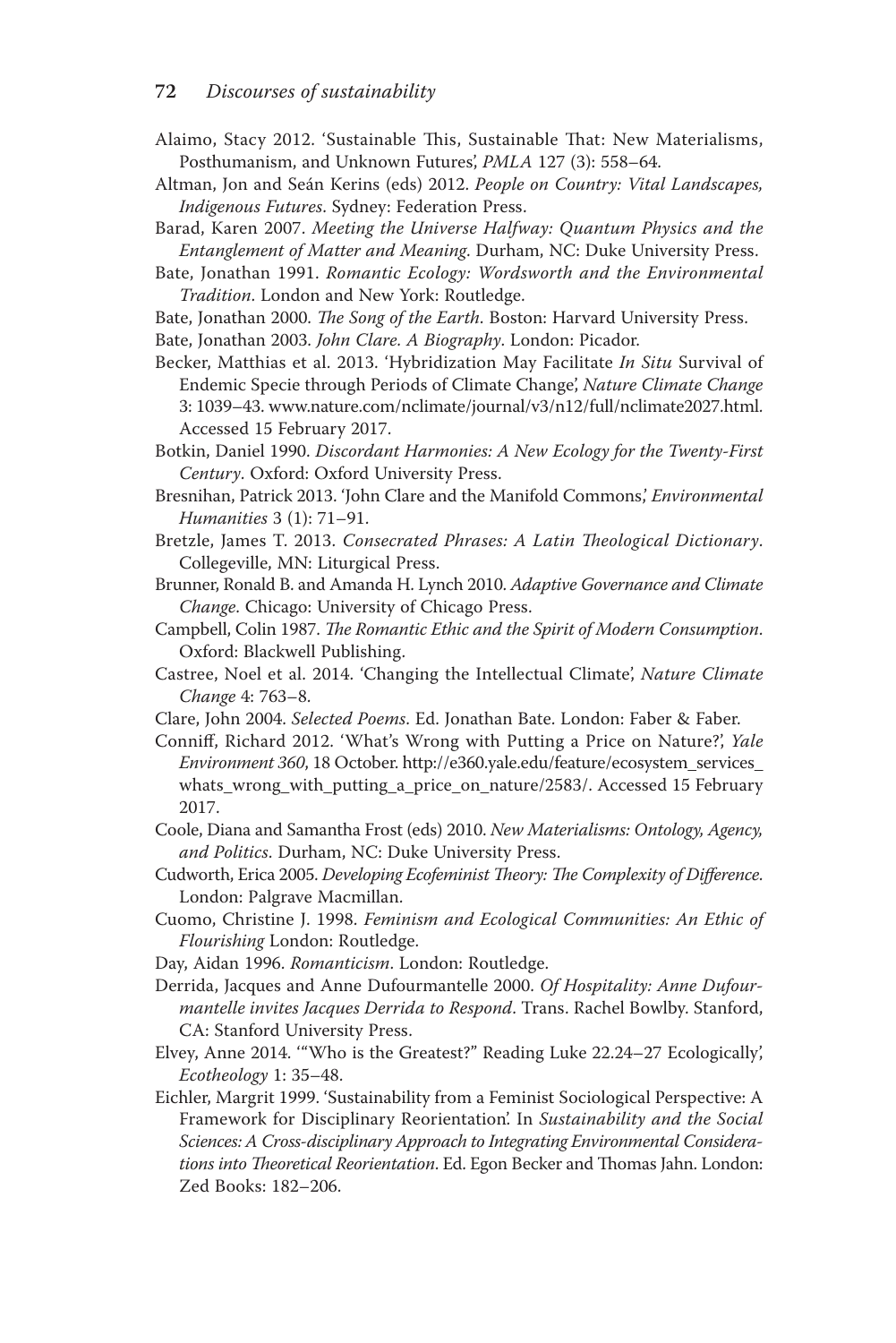- Fischer, Joern et al. 2007. 'Mind the Sustainability Gap', *Trends in Ecology and Evolution* 22 (12): 621-4.
- Gammage, Bill 2011. *The Biggest Estate on Earth: How Aborigines Made Australia*. Sydney: Allen & Unwin.
- Gibbs, John, Clive Brasier and Joan Webb 1994. 'Dutch Elm Disease in Britain', Forestry Authority Research Note 252. www.forestry.gov.uk/pdf/RIN252.pdf/\$file/ RIN252.pdf. Accessed 15 February 2017.
- Griggs, Dave et al. 2013. 'Sustainable Development Goals for People and Planet', Comment in *Science* 495 (21 March): 305-7.
- Heidegger, Martin 1993. 'The Question Concerning Technology' [1953]. Trans. William Lovitt. In *Basic Writings*. Ed. David Farrell Krell. San Francisco: HarperSanFrancisco, 307-42.
- Irvine, Richard and Mina Gorji 2013. 'Clare in the Anthropocene', Cambridge *Anthropology* 31 (1): 119-32.
- Johns-Putra, Adeline 2013. 'Environmental Care Ethics: Notes toward a New Materialist Critique', *Symplok*  $\bar{e}$  21 (1-2): 125-35.
- Kerridge, Richard 2009. 'Green Pleasures'. In *The Politics and Pleasures of Consuming* Differently. Ed. Kate Soper, Martin Ryle and Lyn Thomas. Houndmills: Palgrave Macmillan, 130-53.
- Manning, Adrian D. et al. 2008. 'Landscape Fluidity: A Unifying Perspective for Understanding and Adapting to Global Change', *Journal of Biogeography* 35  $(2)$ : 193-9.
- Mathews, Freya 2003. For Love of Matter: A Contemporary Panpsychism. New York: State University of New York Press.
- Mathews, Freya 2005. *Reinhabiting Reality: Towards a Recovery of Culture*. New York: State University of New York Press.
- Mathews , Freya 2009 . ' Introduction: Invitation to Ontopoetics ', *Philosophy Activism Nature* 6: 1-6.
- Mathews, Freya 2010. 'On Desiring Nature', *Indian Journal of Ecocriticism* 3: 1-9.
- Mathews, Freya 2013. 'Is an Ethic of Biodiversity Enough?' *The Conversation*, 7 February, https://theconversation.com/is-an-ethic-of-biodiversity-enough-11425. Accessed 15 February 2017.
- Mathews, Freya 2016. 'From Biodiversity-Based Conservation to an Ethic of Bioproportionality, *Biological Conservation* 200: 140-8.
- Mentz, Steve 2012. 'After Sustainability', *PMLA* 127 (3): 586-92.
- Merchant, Carolyn 1980. *The Death of Nature*. London: Wildwood.
- Morley, David 2013. *The Gypsy and the Poet*. Manchester: Carcanet.
- Morley, David 2014. 'Natural Magic'. Lecture presented to the Literary and Cultural Research Network, Monash University, 28 July.
- Musser, Anne 2014. 'Megafauna Extinction Theories: Patterns of Extinction'. National Museum of Australia. 30 October . http://australianmuseum.net.au/ megafauna-extinction-theories-patterns-of-extinction . Accessed 15 February 2017.
- Nash, James A. 1996. 'Toward the Ecological Reformation of Christianity', Inter*pretation: A Journal of Bible and Theology* 50 (1): 5-15.

Plumwood, Val 1993. Feminism and the Mastery of Nature. London: Routledge.

Plumwood, Val 2006. 'Deep Sustainability as Cultural Work'. Unpublished contribution to Sustainability workshop, ANU, June. Accessible on 'Remembering Val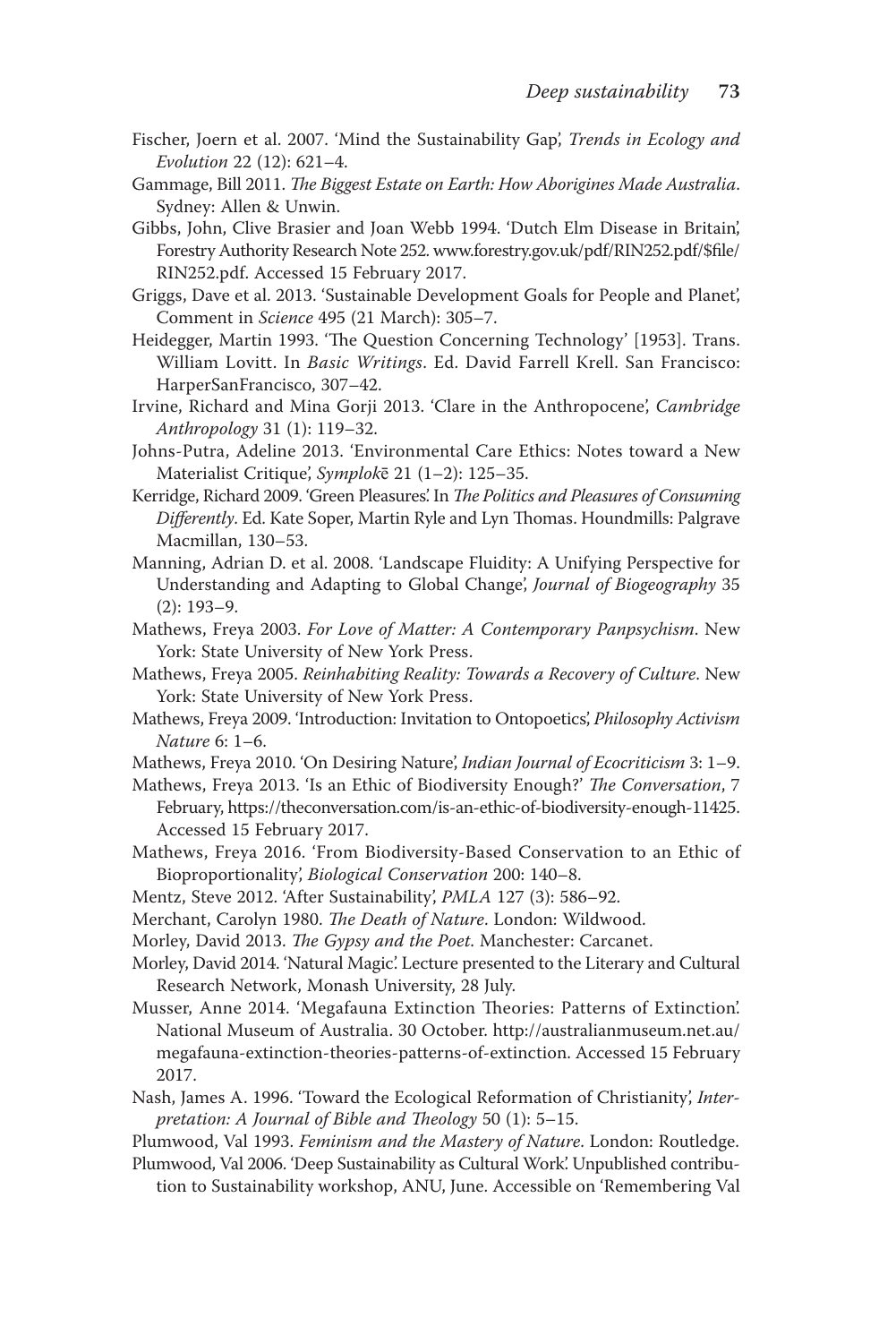Plumwood: A Memorial Site to Honour the Life and Work of Val Plumwood' http://valplumwood.wordpress.com/category/sustainability/. Accessed 15 February 2017.

- Plumwood, Val 2007. 'Journey to the Heart of Stone'. In *Culture, Creativity and* Environment: New Environmentalist Criticism. Ed. F. Becket and T. Gifford. Amsterdam: Rodopi, 17-36.
- Plumwood, Val 2009. 'Nature in the Active Voice', *Australian Humanities Review* 46: 113-29.
- Rigby , Kate 2004 . ' Earth, World, Text: On the (Im)possibility of Ecopoiesis ', *New Literary History* 35 (3): 427-42.
- Rigby, Kate 2006. 'Minding (about) Matter: On the Eros and Anguish of Earthly Encounter', *Australian Humanities Review* 38 (April). www .australianhumanitiesreview.org/archive/Issue-April-2006/EcoRigby.html . Accessed 15 February 2017.
- Rigby, Kate 2008. 'Noah's Ark Revisited: (Counter-)Utopianism and (Eco-)Catastrophe'. In *Demanding the Impossible: Utopia and Dystopia*. Ed. Andrew Milner, Matthew Ryan and Simon Sellars. Special issue of *Arena Journal* 31. North Carlton: Arena Publications, 163-78.
- Rigby, Kate 2009. 'Dancing with Disaster, Australian Humanities Review Issue 46 (May). www.australianhumanitiesreview.org/archive/Issue-May-2009/rigby.html. Accessed 15 February 2017.
- Rigby, Kate 2014. 'Romanticism and Ecocriticism'. In *Oxford Handbook of Ecocriti*cism. Ed. Greg Garrard. Oxford: Oxford University Press, 60-79.
- Rigby, Kate 2015a. 'Earth's Poesy: Romantic Poetics, Natural Philosophy, and Biosemiotics'. In *De Gruyter Handbook of Ecocriticism and Cultural Ecology*. Ed. Hubert Zapf. Berlin: De Gruyter, 45-64.
- Rigby, Kate 2015b. *Dancing with Disaster: Histories, Narratives, and Ethics for* Perilous Times. Charlottesville: University of Virginia Press.
- Rose, Deborah Bird, with Sharon D'Amico et al. 2002. *Country of the Heart: An Indigenous Australian Homeland*. Canberra: Aboriginal Studies Press.
- Seddon, Mark 2010. 'A Fresh Outbreak of Dutch Elm Disease is Threatening the Existence of the UK's Remaining English Elm Trees'. *BBC Newsnight*, 21 August. http://news.bbc.co.uk/2/hi/programmes/newsnight/8912727.stm . Accessed 15 February 2017 .
- Soper, Kate 2011. 'Passing Glories and Romantic Retrievals: Avant-Garde Nostalgia and Hedonist Renewal'. In *Ecocritical Theory: New European Approaches*. Ed. Axel Goodbody and Kate Rigby. Charlottesville: University of Virginia Press,  $17 - 29.$
- Soper, Kate, Martin Ryle and Lyn Thomas (eds) 2009. *The Politics and Pleasures* of Consuming Differently. Houndmills: Palgrave Macmillan.
- Steffen, Will 2004. *Global Change and the Earth System: A Planet under Pressure*, IGBP Book Series. Berlin: Springer-Verlag.
- Sustainable Development Solutions Network Leadership Council 2013. 'An Action Agenda for Sustainable Development: Report for the UN Secretary-General', 6 June . http://unsdsn.org/resources/publications/an-action-agenda-forsustainable-development/. Accessed 15 February 2017.
- Uexküll, Jakob von 2010. *A Foray into the Worlds of Animals and Men, with a Theory of Meaning [1934]*. Trans. Joseph D. O'Neill, intro. Dorion Sagan,